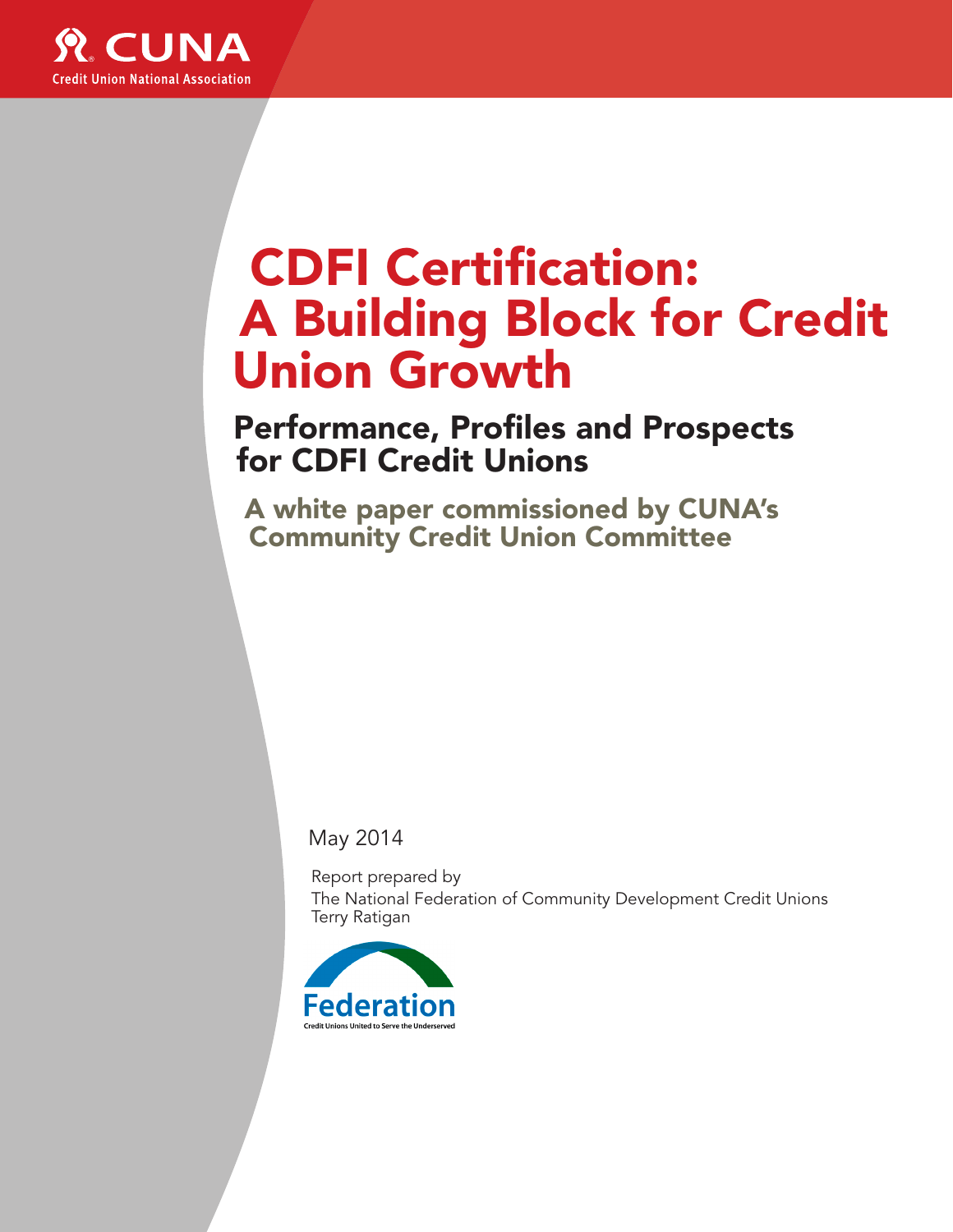

### TABLE OF CONTENTS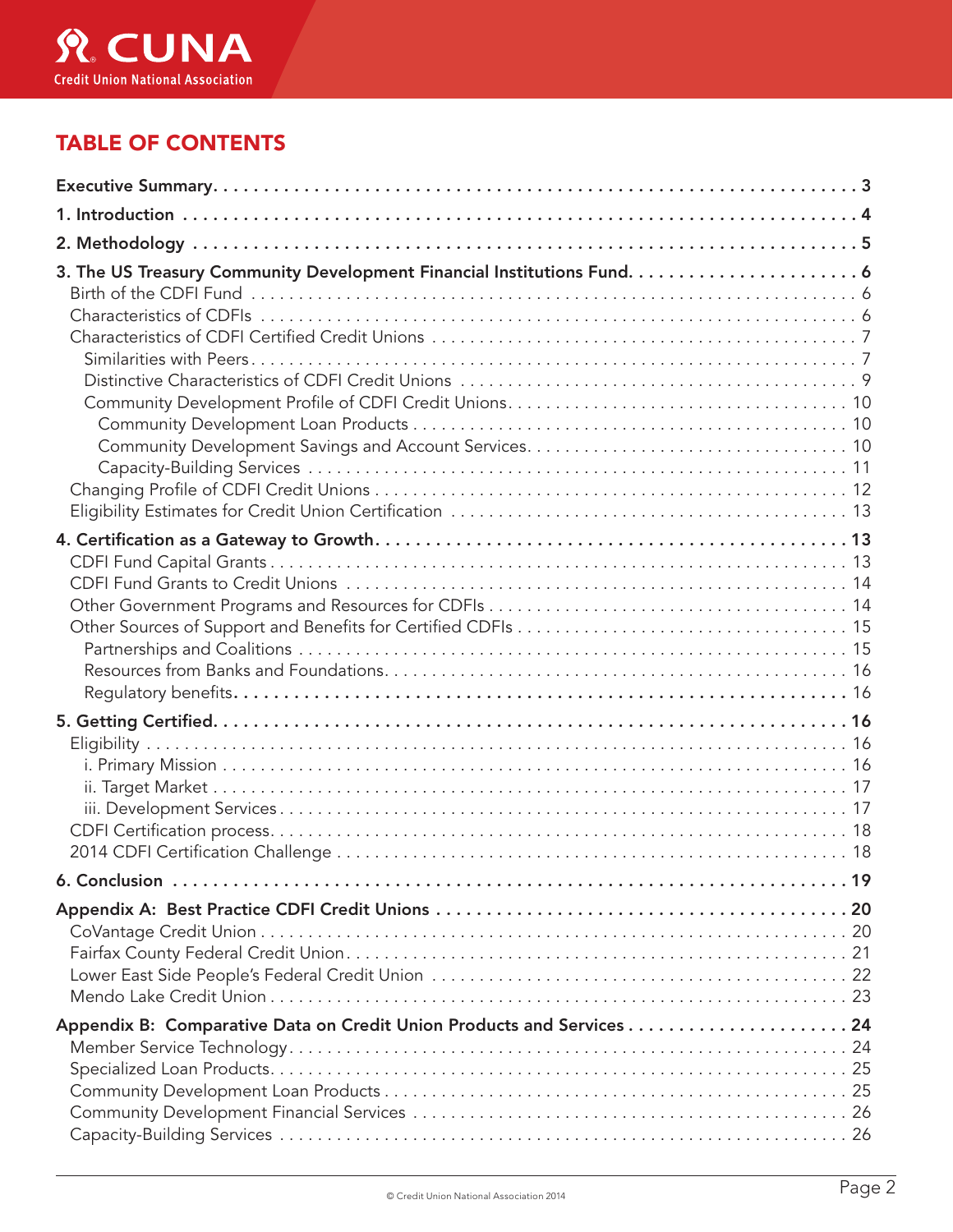

### EXECUTIVE SUMMARY

In conjunction with the Credit Union National Association, the National Federation of Community Development Credit Unions (Federation) undertook this White Paper to assess the current status and potential impact of CDFI certification on credit unions and the communities they serve. Since 1996 the Federation has been certified by the U.S. Treasury Department Community Development Financial Institutions (CDFI) Fund as the only national intermediary exclusively devoted to CDFI credit unions. Since then, the Federation has served as the leading advocate and provider of technical assistance and consulting services to help credit unions obtain, retain and capitalize on CDFI certification.

Credit unions have long been at the forefront of community development finance. Today, CDFI certification offers fresh access to resources, a key to unlock the potential for credit union growth in diverse, low-income and underserved markets for years and decades to come. This paper compares CDFI certified credit unions with peer groups of low-income designated and mainstream credit unions and identifies important similarities and differences.

### KEY FINDINGS

- 1. CDFI credit unions thrive in tough markets. By definition, CDFI credit unions focus most of their loans and services in the nation's most economically disadvantaged communities, yet the financial growth and performance of CDFI credit unions meets or exceeds that of their mainstream peers. This performance is built on a foundation of products and services that respond to the needs of tough markets; CDFI credit unions offer a significantly greater number and variety of community development products and services than their peers, including credit-builder loans, anti-predatory loans, check-cashing services, bilingual services, financial counseling and more.
- 2. CDFI credit unions maximize leverage of external resources. From 2009 through 2013, 61 credit unions received \$102.7 million in CDFI Financial Assistance grants. During that time, these credit unions increased total assets by \$2.4 billion – a leverage rate of \$23.70 for each equity grant dollar added by the CDFI Fund – and increased total loans by more than \$1.5 billion. Credit unions are resilient platforms for the deployment of CDFI Fund capital; while CDFIs have not been immune to the widespread consolidation in the financial industry, 99% of the dollars awarded to credit unions as permanent capital grants from the CDFI Fund are still at work in credit unions.
- 3. CDFI credit unions are leaders in technology and innovative member services. Traditionally known as "high touch" rather than "high tech", CDFI credit unions today significantly outpace their peers in the use of high technology for member services. The high-transactional needs of low-income communities pushed CDFI credit unions to lead the way with innovative services such as online and mobile banking, bill payment services, online loan applications and 24/7 access to account information.
- 4. CDFI credit unions represent a viable business model for community development **finance.** CDFIs blend financial products with capacity-building services to help members better manage their personal finances; as a result, CDFI credit unions put a higher percentage of their assets to work as loans. Since 2009 CDFI credit unions have grown tremendously in number, size and capacity, and intensified their focus on community development products and capacity-building services.
- 5. **CDFI certification is within reach for thousands of credit unions.** CDFI credit unions are defined by what they do, not where they live. Nearly half of all credit unions are concentrated in economically distressed census tracts that qualify as CDFI Investment Areas, but that alone<br>does not make them CDFIs. Credit unions that make a strategic decision and take decisive action to address the needs of these underserved communities can become eligible for CDFI certification.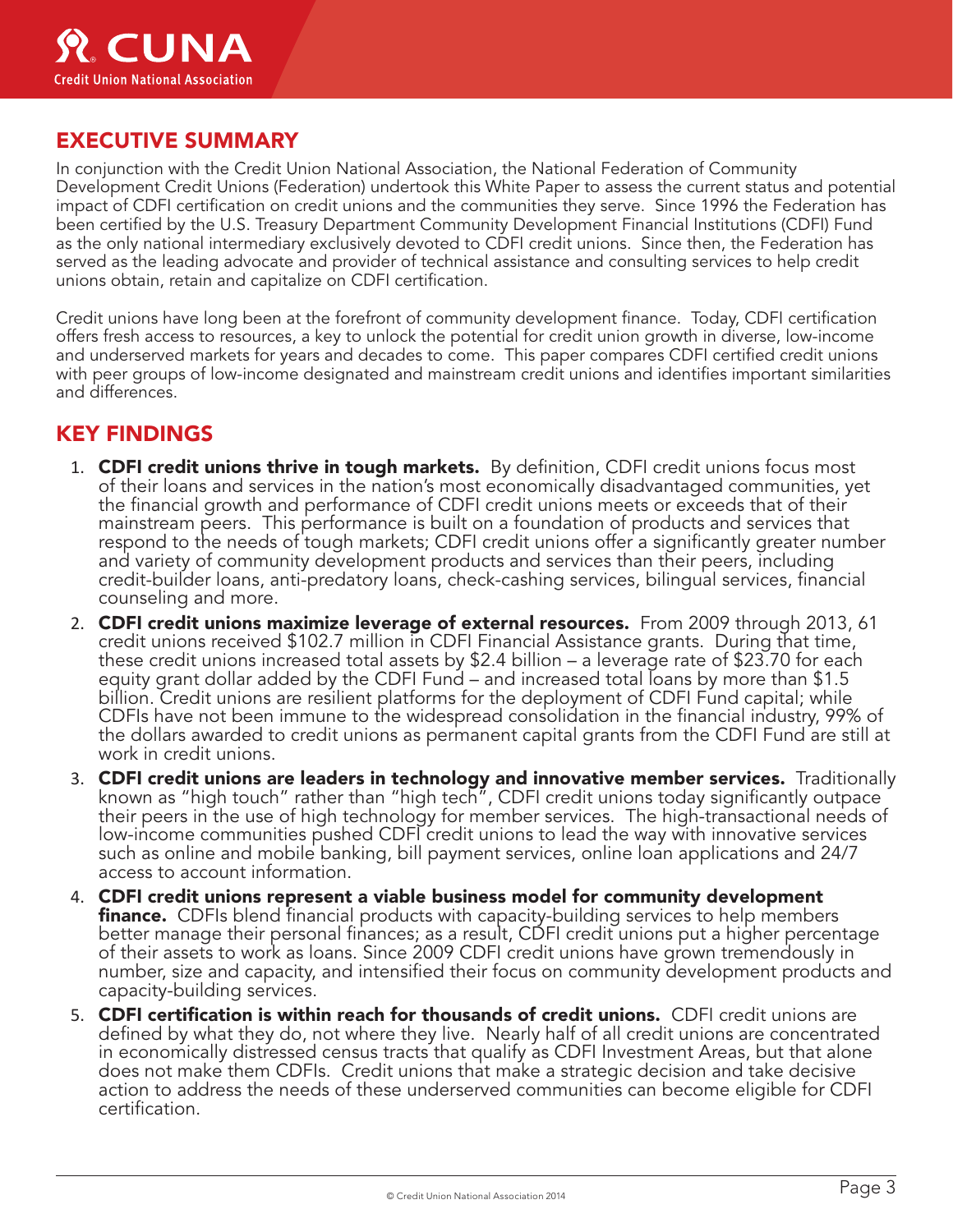### 1. INTRODUCTION

The Community Development Financial Institutions (CDFI) Fund was established in by Congress 1994 and certified their first financial institutions in 1996. Five types of financial institutions are eligible for certification provided they meet the CDFI Fund criteria: community-focused credit unions; community development banks; depository holding companies; non-profit loan funds; and community development venture capital funds.

Since inception, the CDFI Fund has awarded nearly \$1.5 billion in financial and technical assistance to certified CDFIs across the country, including \$157 million in awards to 173 CDFI certified credit unions. These credit unions together deliver vital financial products and services in some of the nation's most impoverished communities, providing a path to financial security for low-income, minority and under-banked individuals and communities.

Credit unions have made the most of these awards; a CDFI Fund study indicates that CDFI grants to credit unions have been sufficient to leverage more than \$1.5 billion in asset growth. In an era marked by the rapid consolidation of financial institutions of all types, 99% of the total amount of CDFI Financial Assistance (FA) grants to credit unions is still at work; 92% in the original recipient institutions and another 7% with successor credit union entities. CDFI capital awards have helped to expand services to target populations through the expansion of branch networks and the introduction of new products and services, like credit-builder loans, first-time homebuyer programs and financial education and counseling.

Credit unions were among the nation's first community development financial institutions and were instrumental in the creation of the CDFI Fund. Yet despite these historic links and the sheer magnitude of capital available, the CDFI Fund gained little traction among credit unions for the first fifteen years of its existence. During that time, unregulated loan funds came to dominate the ranks of certified CDFIs and claimed 84% of all capital grants awarded to CDFIs. As a result, the CDFI Fund was increasingly perceived by credit unions as a program for loan funds.

That perception changed sharply with the onset of the financial crisis and announcement of the U.S. Treasury Department's 2010 Community Development Capital Initiative (CDCI), which offered long-term, lowinterest secondary capital loans for credit unions with both low-income designations from NCUA *and* CDFI certification. 1 Interest in CDFI certification began to grow; from 2009 to 2013 the number of CDFI certified credit unions grew by 46%, from 118 to 173, with dozens more awaiting final approval from the CDFI Fund. Interest accelerated further in early 2014, as more than 175 credit unions applied for grants from the National Credit Union Administration (NCUA) to pursue CDFI certification. By the end of 2014 the number of certified credit unions is projected to surpass three hundred.

The 173 credit unions that were certified as of December 2013 serve more than 2.6 million members with more than \$20.2 billion in combined assets. CDFI credit unions are more likely than their peers to serve predominantly minority membership and be located in communities designated as "Investment Areas" by the CDFI Fund due to prevailing high levels of economic distress. Despite this concentration on low-income and underserved communities, as shown in Section 3 of this paper, the financial performance and profile of CDFI credit unions is comparable to their low-income designated and mainstream peers.

<sup>&</sup>lt;sup>1</sup> In response to the sudden surge in demand for CDFI certification for the CDCI program, the Federation developed a streamlined, statistically valid approach to target market analysis for CDFI certification of credit unions. The CDFI Fund approved the Federation's methodology, which has become the primary basis for credit union certifications ever since.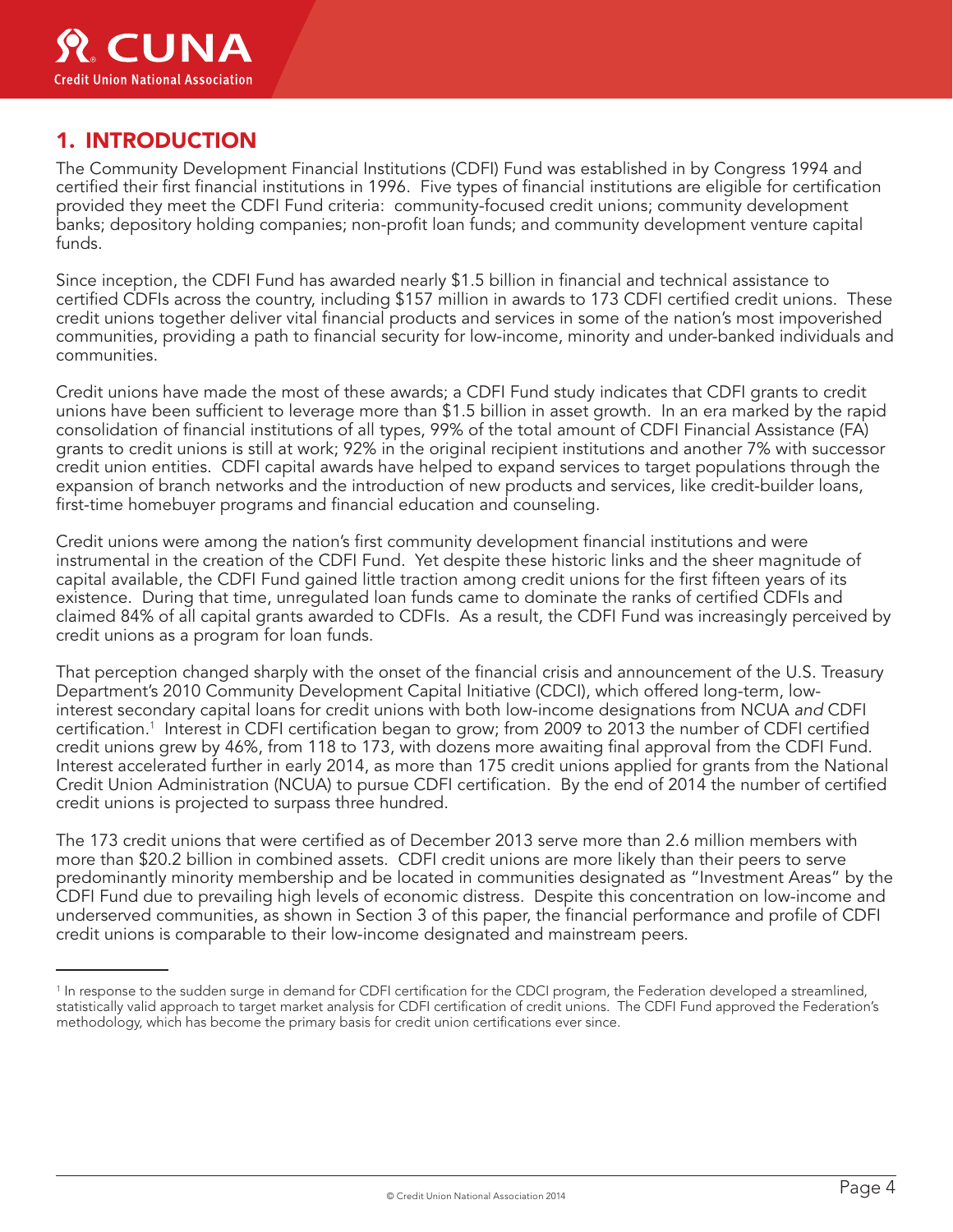

Although comparable in many ways, CDFI credit unions are distinguished by the full range of community development products and services that they offer. For example, CDFI credit unions are far more likely than their peers to offer:

- » **Community development loan products,** such as credit builder loans, shared secured credit cards, micro business and consumer loans, pay day loans, refund anticipation loans and antipredatory short-term, small amount loans;
- » Community development savings and account services, such as check-cashing, international remittances, money orders, and business share accounts; and,
- » **Capacity-Building Services**, such as financial counseling, financial education, first-time homebuyers programs, bilingual services and free tax preparation services.

Interestingly, CDFI credit unions also significantly outperform their peers in their provision of electronic services (e.g., ATM, mobile banking) and complex loan products (e.g., member business loans, risk-based loans).

The rapid increase in credit union certifications is expected to continue for several more years. As of December 2013, a total of 1,138 non-certified, low-income designated credit unions are concentrated in CDFI Investment Areas; 283 of these have profiles that compare favorably to current CDFIs and are estimated to be immediately certifiable. This paper reviews the history of the relationship between credit unions and the CDFI Fund, analyzes the profile and performance of CDFI credit unions today, assesses the opportunities and impacts of CDFI credit unions on their members and communities, and evaluates the prospects to convert hundreds of eligible credit unions into the CDFIs of tomorrow.

### 2. METHODOLOGY

This paper uses data from the CDFI Fund and NCUA 5300 call reports for fiscal years 2009 and 2013 to analyze the institutional performance and community development profile of 173 credit unions that were CDFI certified as of December 31, 2013. Unless otherwise noted, two peer groups are used for comparison throughout this report:

- » *Low-Income Designated (LID) Credit Unions*, defined as the 1,992 credit unions with NCUA Low-Income Designation as of December 31, 2013, including those that have CDFI certification; and,
- » *Mainstream Credit Unions*, defined as the 4,672 credit unions with neither LID nor CDFI certification as of December 31, 2013. 2

Institutional performance is evaluated based on:

- 
- 
- **» Scale**, measured by membership, assets and loans;<br>**» Growth**, measured by changes in membership, assets, loans, net worth;<br>**» Financial health**, measured by key ratios such as net worth, loans-to-assets and return on assets ratios;
- » *Member Service Technology*, measured by the number of 22 key electronic services provided by individual credit unions;
- » *Lending complexity*, measured by the number of 11 complex or sophisticated loan products offered by individual credit unions.

<sup>&</sup>lt;sup>2</sup> Comparison groups were defined using both NCUA 5300 Call Report Data Files from December 31, 2013 (<u>http://www.ncua.gov/Data-</u> Apps/QCallRptData/Pages/CallRptData.aspx) and the List of certified CDFIs released by the U.S. Treasury CDFI Fund as of December 15, 2013 (http://www.cdfifund.gov/news\_events/CDFI-2013-58-CDFI\_Fund\_Releases\_Updated\_Certified\_CDFI\_Results.asp)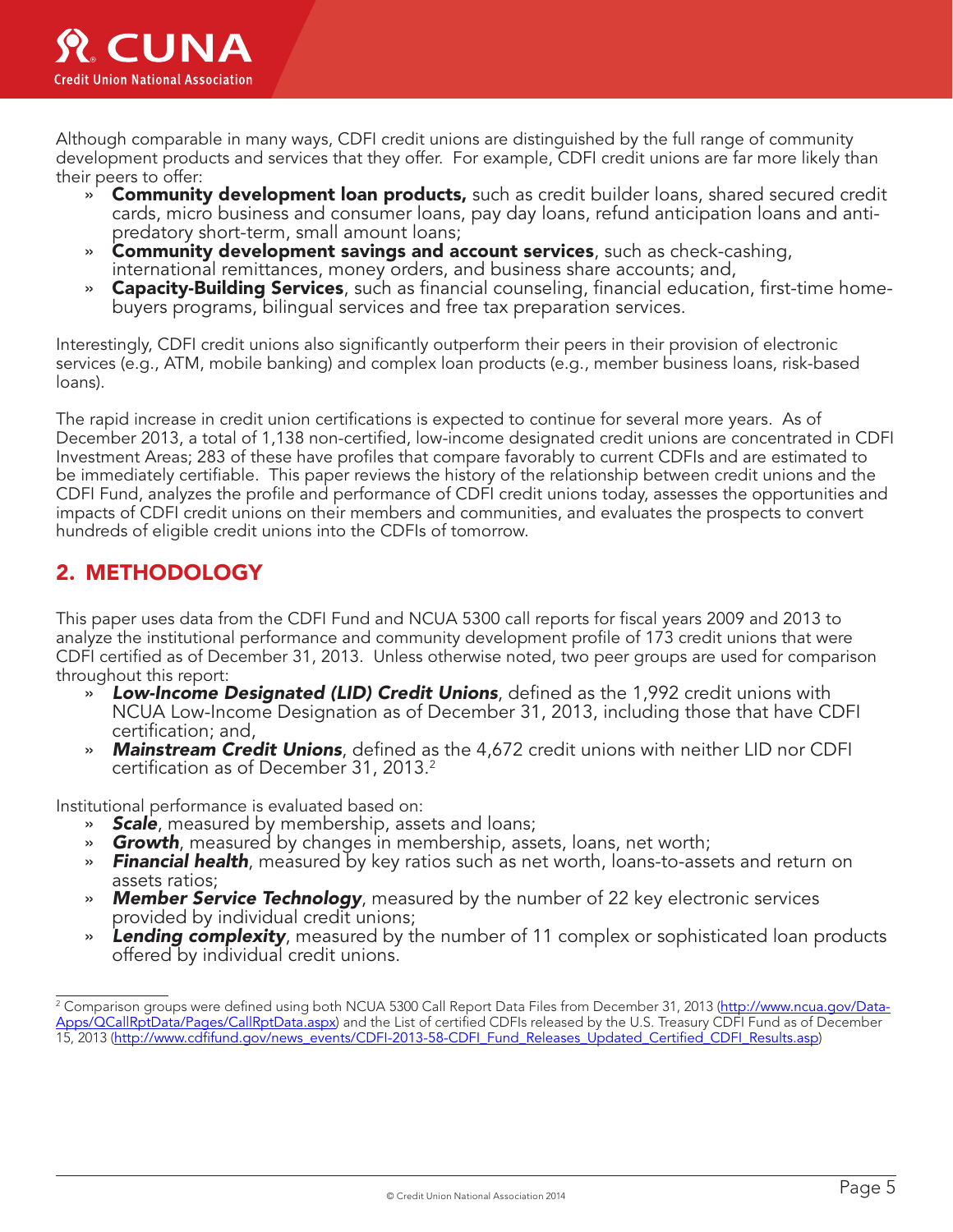

The community development profile is evaluated based on three categories of products and services:

- » *Financial services*, measured by the number of 12 key community development savings and account services offered by individual credit unions;
- » **Loan Products**, measured by the number of 10 key community development loan products are offered by individual credit unions; and,
- » *Capacity-Building Services*, measured by the number of 9 educational and other key community development services are offered by individual credit unions.

A simple A/B test has been used to determine the statistical significance of differences in key characteristics among the three groups of credit unions discussed in this paper. Appendix B contains a full comparison of the data on Technology, Lending Complexity, Financial Services, Loan Products, Capacity Building Services and Demographics among these three comparison groups.

### 3. THE US TREASURY COMMUNITY DEVELOPMENT FINANCIAL INSTITUTIONS FUND

### *Birth of the CDFI Fund*

Credit unions were among the nation's first financial institutions dedicated to community development finance. From the low-wage employees in Edward Filene's factories to hard-working families on small farms and the waves of new arrivals in small towns and large cities, credit unions have opened their doors to communities too often overlooked and underserved by mainstream banks. Fitting, then, that credit unions were among the first advocates for public investment in community development finance and instrumental in the creation of the Community Development Financial Institutions (CDFI) Fund itself.

In the early 1980s the National Federation of Community Development Credit Unions (Federation) developed the concept for a "Corporation for Community Banking" in New York State, with legislation introduced in the State Assembly in 1985. $^3$  Over the following years a national coalition of leading advocates for community development finance formed around this concept, including the Federation, the Center for Community Self-Help, the Financial Democracy Campaign, the Woodstock Institute and Community Capital Bank. Together they urged the creation of a national "Neighborhood Banking Corporation". In the early 1990s the coalition was buoyed by proposals for a new network of "community development banks" that were put forward both on Capitol Hill and also as part of the ongoing presidential campaign. It fell to the coalition members to coin a more inclusive label; "community development financial institutions" or "CDFIs".

In 1994 Congress passed the Riegle Community Development and Regulatory Improvement Act to expand access to safe, affordable financial products and services for underserved and economically distressed people and communities across the United States; the CDFI Fund was born. While early drafts of the Riegle Act had described a Fund that would primarily focus on regulated banks and credit unions, the CDFI Coalition, which included unregulated non-profit loan funds since its inception, successfully advocated for equal treatment of both regulated and unregulated CDFIs.

The CDFI Fund received its first appropriation in 1995 and rapidly established a formal procedure for certification. In 1996 the CDFI Fund awarded a total of \$35.2 million in Financial Assistance (FA) grants to 31 certified CDFIs, including \$2.7 million to six CDFI credit unions. As of December 2013 the CDFI Fund has awarded nearly \$1.5 billion in financial and technical assistance to 811 certified CDFIs across the country, including \$ 157,869,618 awarded to 173 CDFI certified credit unions. 4

<sup>&</sup>lt;sup>3</sup> Rosenthal, Clifford, "Credit Unions, Community Development Finance and the Great Recession", Federal Reserve Bank of San Francisco Working Paper, February 2012 (http://frbsf.org/cdinvestments)

US Treasury CDFI Fund, Award Database as of March 2014 (http://www.cdfifund.gov/awardees/db/)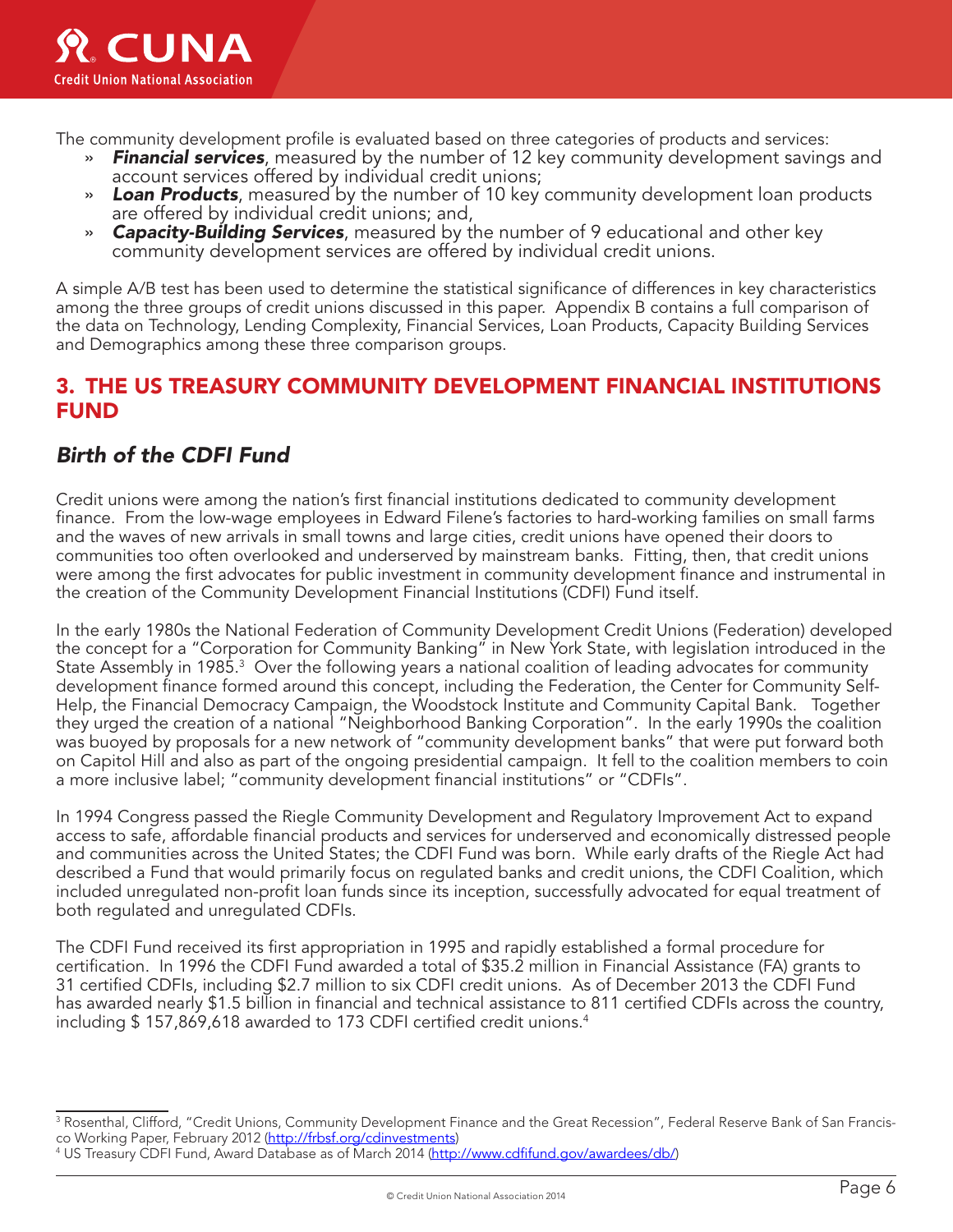### *Characteristics of CDFIs*

The CDFI Fund has established seven tests for certification. As discussed further in section five of this paper, in order to be certified, financial institutions must demonstrate that they:

- i. Are a *legal entity;*
- ii. Have a **primary mission** of community development;<sup>5</sup>
- iii. Are a *financing entity;*
- iv. Conduct more than 60% of their activities in an eligible *target market;*
- v. Are *accountable* to the target market;
- vi. Provide *development services* to borrowers and prospective borrowers; and,
- vii. Are a *non-governmental* entity.

Loan Funds have historically accounted for more than 80% of all certified institutions. As a result, they have received 84% of CDFI financial awards since inception; a total amount of more than \$1.2 billion. But the increased pace of credit union certifications has already begun to shift the balance. At the end of 2013, credit unions accounted for 22% of all certified CDFIs and loan funds had declined to just over 60% of total certifications. Credit unions make up the bulk of new CDFI certifications and by the end of 2014, are projected to account for nearly one-third of all certified CDFIs.

| <b>Type of CDFI</b>               | December 2013<br>(actual) |                | December 2014<br>(projected) |                |
|-----------------------------------|---------------------------|----------------|------------------------------|----------------|
|                                   | <b>Number</b>             | <b>Percent</b> | <b>Number</b>                | <b>Percent</b> |
| <b>Unregulated CDFIs</b>          |                           |                |                              |                |
| Loan Funds                        | 492                       | 61%            | 515                          | 53%            |
| Venture Capital Funds             | 13                        | 2%             | 14                           | 2%             |
| <b>Regulated CDFIs</b>            |                           |                |                              |                |
| <b>Credit Unions</b>              | 173                       | 22%            | 304                          | 32%            |
| <b>Banks and Thrifts</b>          | 76                        | 9%             | 81                           | 8%             |
| Depository Holding Compa-<br>nies | 50                        | 6%             | 50                           | 5%             |
| Total                             | 804                       | 100%           | 964                          | 100%           |

#### Certified CDFIs by Type

### *Characteristics of CDFI Certified Credit Unions*

#### Similarities with Peers

As of December 2013, 173 credit unions were officially certified as CDFIs with several dozen more awaiting final approval. Although federal credit unions with community charters make up approximately one third of all CDFI certified credit unions, CDFIs are defined as *community* financial institutions, whether or not that is their principle type of charter.

 $^5$  As explained further in section five, the CDFI Fund deems all credit unions with low-income designations from NCUA to have a primary mission of community development.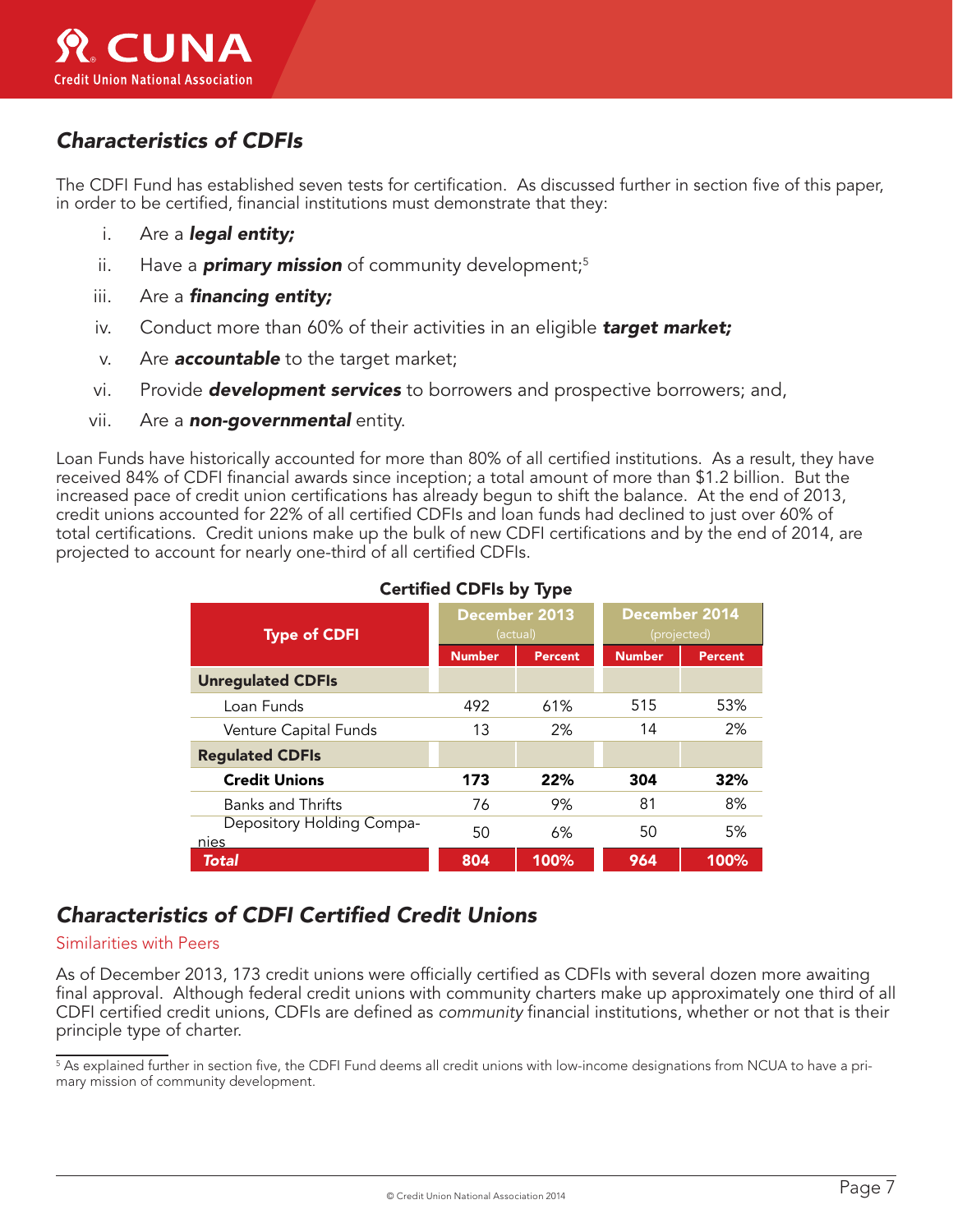| Type of<br>Charter                       | <b>CDFI</b><br><b>Credit Unions</b> |      | $1 \mathsf{ID}^1$<br><b>Credit Unions</b> |      | Mainstream <sup>2</sup><br><b>Credit Unions</b> |               |
|------------------------------------------|-------------------------------------|------|-------------------------------------------|------|-------------------------------------------------|---------------|
|                                          | Number                              | %    | <b>Number</b>                             | %    | Number                                          | $\frac{9}{6}$ |
| <b>State Chartered Natural</b><br>Person | 58                                  | 34%  | 306                                       | 15%  | 2,582                                           | 39%           |
| <b>Community Credit Union</b>            | 53                                  | 31%  | 553                                       | 28%  | 1,129                                           | 17%           |
| Multiple Common Bond                     | 51                                  | 29%  | 721                                       | 36%  | 1,826                                           | 27%           |
| Associational                            |                                     | 4%   | 164                                       | 8%   | 308                                             | 5%            |
| Other                                    | 4                                   | 2%   | 248                                       | 12%  | 842                                             | 13%           |
| Total                                    | 173                                 | 100% | 1,992                                     | 100% | 6,687                                           | 00%           |

### Credit Unions by Charter Type

The size distribution of CDFI credit unions is also comparable to those of their peer groups.

#### Comparative Distribution of Credit Unions by Asset Size

| <b>Credit Union Peer Groups</b><br>by Asset Size | <b>CDFIs</b> | <b>LIDs</b> | Mainstream |
|--------------------------------------------------|--------------|-------------|------------|
| 1: Less than \$2 million                         | 14%          | 16%         | 9%         |
| 2: \$2 million - \$10 million                    | 14%          | 24%         | 21%        |
| 3: \$10 million - \$50 million                   | 34%          | 32%         | 33%        |
| 4: \$50 million - 100 million                    | 12%          | 10%         | 12%        |
| 5: \$100 million - \$500 million                 | 20%          | 14%         | 17%        |
| 6: More than \$500 million                       | 6%           | 4%          | 8%         |
| Total number of credit unions                    | 173          | 1,992       | 4,672      |

As shown in the table below, while the CDFIs represent a small but growing slice of the credit union industry, the median CDFI credit union is comparable in size and financial performance to their LID and mainstream peers, with a larger membership and higher rate of loan deployment.

#### Comparative Size and Performance of CDFI Credit Unions for FY 2013

| <b>Type of Credit Union</b> | <b>Total Mem-</b><br><b>bers</b> | <b>Total Assets</b> | Loans/<br><b>Assets</b><br><b>Ratio</b> | <b>Net</b><br>Worth<br>Ratio | Return<br>On As-<br>sets |
|-----------------------------|----------------------------------|---------------------|-----------------------------------------|------------------------------|--------------------------|
| 173 CDFI CUs                |                                  |                     |                                         |                              |                          |
| Median                      | 5,255                            | \$28,319,954        | 62%                                     | 10.4%                        | 0.27%                    |
| Total                       | 2,638,903                        | 20,244,065,758      | 67%                                     | 10.0%                        | 0.65%                    |
| 1,992 LID CUs*              |                                  |                     |                                         |                              |                          |
| Median                      | 2,580                            | \$15,611,723        | 53%                                     | 11.2%                        | 0.16%                    |
| Total                       | 20,086,041                       | \$177,976,632,690   | 63%                                     | 10.8%                        | 0.75%                    |
| 4,672 Mainstream CUs**      |                                  |                     |                                         |                              |                          |
| Median                      | 3,211                            | \$25,764,526        | 50%                                     | 11.5%                        | 0.18%                    |
| Total                       | 76,938,585                       | \$893,388,928,840   | 60%                                     | 10.8%                        | 0.77%                    |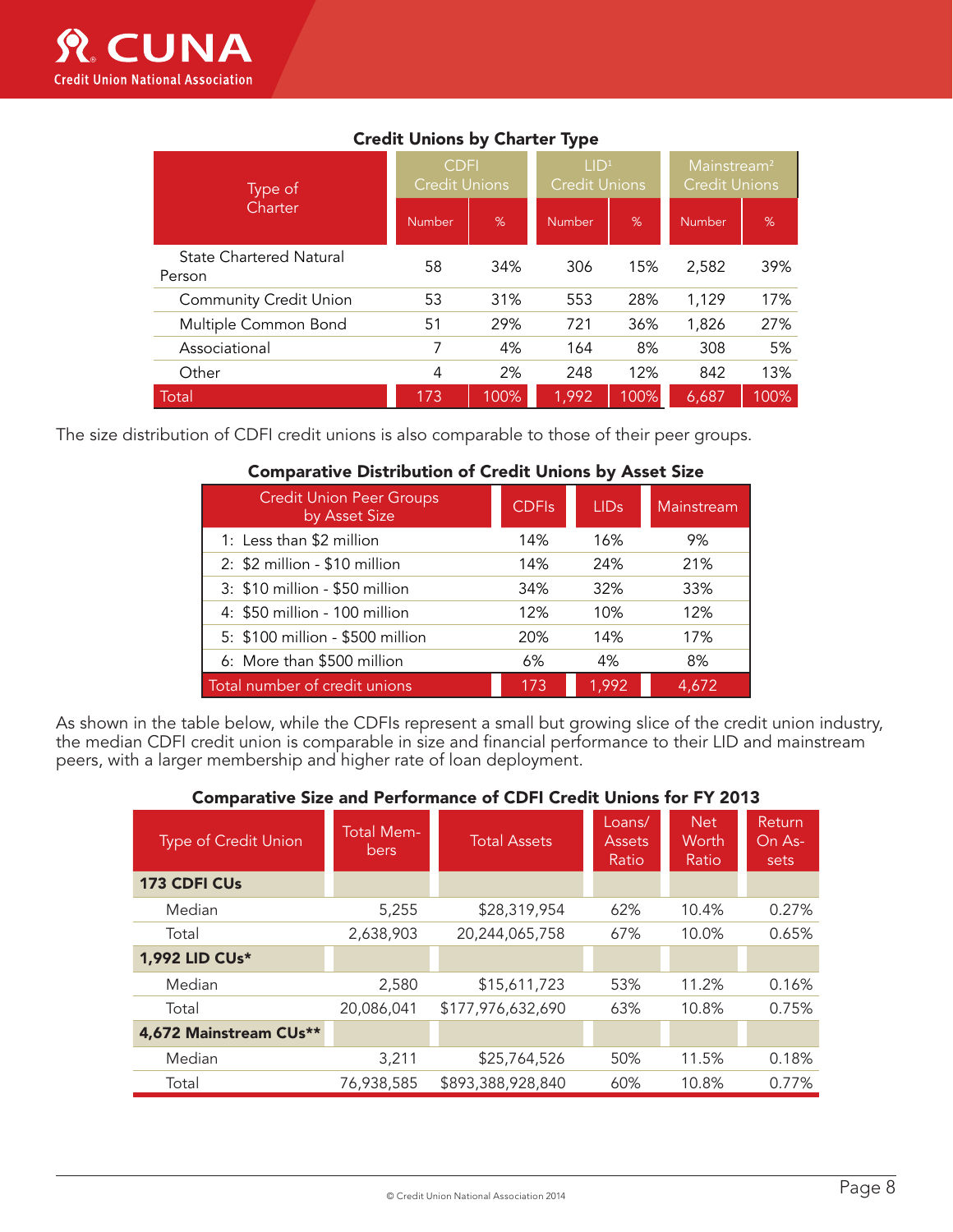

While CDFI credit unions have traditionally been known as "high touch" rather than "high tech" institutions, CDFI credit unions today significantly outpace their peers in the use of advanced technology for member services. As shown in the table below, CDFI credit unions provide a number of key electronic services at significantly higher rates than their peers. As of December 2013, CDFIs provide higher rates of all 22 electronic services listed in the 5300 call report; for the 10 services listed in the table below, the differences are statistically significant at a confidence level of 99%:<sup>6</sup>

| <b>Trovided at Jighnicantly Thgher Frequency by CDI is</b> |             |             |            |  |  |  |
|------------------------------------------------------------|-------------|-------------|------------|--|--|--|
| <b>Electronic Services</b>                                 | <b>CDFI</b> | <b>LIDs</b> | Mainstream |  |  |  |
| ATM/Debit Card Program                                     | 84%         | 73%         | 76%        |  |  |  |
| <b>Account Balance Inquiry</b>                             | 83%         | 73%         | 76%        |  |  |  |
| <b>View Account History</b>                                | 82%         | 71%         | 74%        |  |  |  |
| Automatic Teller Machine (ATM)                             | 82%         | 69%         | 73%        |  |  |  |
| e-Statements                                               | 77%         | 57%         | 64%        |  |  |  |
| Audio Response/Phone Based                                 | 75%         | 55%         | 60%        |  |  |  |
| Download Account History                                   | 74%         | 59%         | 65%        |  |  |  |
| <b>Bill Payment</b>                                        | 70%         | 53%         | 61%        |  |  |  |
| New Loan Application                                       | 57%         | 39%         | 46%        |  |  |  |
| Mobile Banking                                             | 50%         | 32%         | 38%        |  |  |  |

#### Credit Union Member Service Technology Provided at Significantly Higher Frequency by CDFIs

NCUA 5300 Call Reports include data on the provision of eleven complex or specialized loan products, such as indirect lending, mortgage processing and overdraft lines of credit. CDFI credit unions provide all eleven products at higher rates than their LID or Mainstream peers; for the four products listed in the table below, the differences are statistically significant at a confidence level of 99%.

#### Credit Union Specialized Loan Products Provided at Significantly Higher Frequency by CDFIs

| <b>Specialized Loan Products</b>  | CDFI | <b>LIDs</b> | Mainstream |
|-----------------------------------|------|-------------|------------|
| <b>Risk Based Loans</b>           | 75%  | 66%         | 64%        |
| Overdraft Protection/Courtesy Pay | 55%  | 44%         | 46%        |
| Member Business Loans             | 51%  | 27%         | 31%        |
| Participation Loans               | 41%  | 20%         | 25%        |

#### Distinctive Characteristics of CDFI Credit Unions

The CDFI Fund uses the term "Other Targeted Populations" to describe communities that have been historically overlooked and underserved by mainstream financial institutions, specifically including African American, Hispanic, Native American, and other minority communities. NCUA data shows that CDFI credit unions serve these communities at significantly higher rates than their peers; 46% of CDFI credit unions serve memberships that are predominantly minority, compared with 26% of LID and 7% of Mainstream credit unions. 7

7 Ibid., comparison of "Eligible Minority Status" account data

<sup>6</sup> NCUA 5300 Call Report data as of December 31, 2013. A simple A/B test compared the results of CDFIs with LIDs and then CDFIs with Mainstream credit unions with the null hypothesis being that the groups were the same. For the ten services listed in the table, the null hypothesis was rejected for both LIDs and Mainstream credit unions at the 99% confidence level.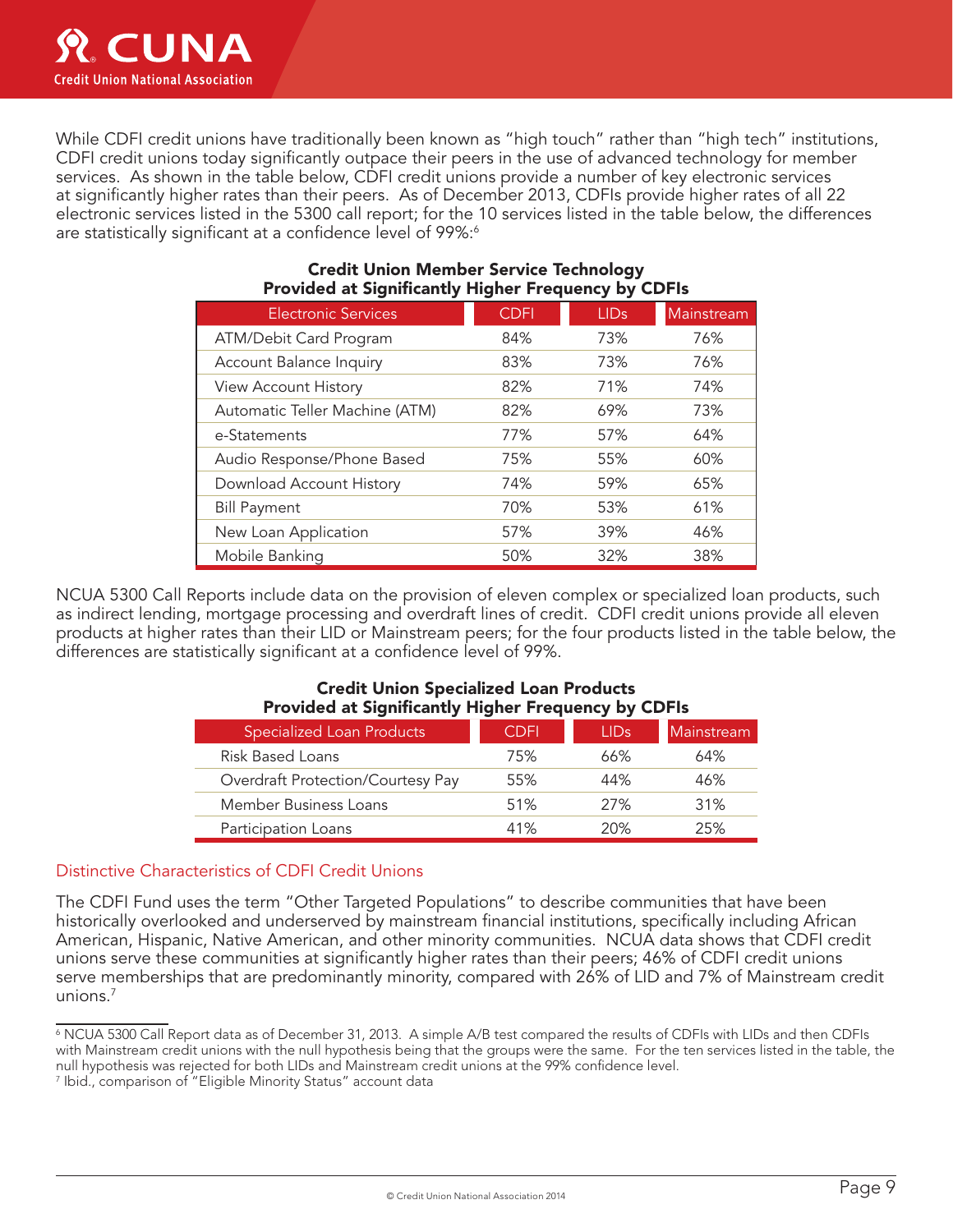The CDFI Fund is particularly interested in expanding access to capital and financial services in two types of geographically-defined target markets: CDFI Investment Areas and Persistent Poverty Counties. <sup>8</sup> Credit unions overall have significant presence in both of these areas; 21% of all CDFI Investment Area census tracts and 52% of all Persistent Poverty Counties are home to at least one credit union branch. 9 Not surprisingly, as shown in the table below, CDFI credit unions are significantly more concentrated in both types of markets than their peers.

| Locations                                          | <b>CDFIs</b> | LID <sub>s</sub> | Mainstream |  |  |
|----------------------------------------------------|--------------|------------------|------------|--|--|
| <b>Total Branch Locations</b>                      | 675          | 5.567            | 16.298     |  |  |
| % Locations in CDFI Investment Areas               | 67%          | ሐበ%              | 44%        |  |  |
| % of Locations in CDFI Persistent Poverty Counties | 18%          | 11%              | 2%         |  |  |

#### Credit Union Presence in Defined CDFI Target Markets

#### Community Development Profile of CDFI Credit Unions

CDFIs are ultimately defined by *what they do*, not where they are or who they serve. The most distinctive characteristic of CDFI credit unions is their commitment to the delivery of products and services that respond to the needs of their communities and promote financial inclusion.

#### *Community Development Loan Products*

NCUA 5300 Call Reports include data on the provision of ten specialized community development loan products, such as credit builder, micro business and anti-predatory payday loans. CDFI credit unions provide all ten at higher rates than their LID or Mainstream peers; for the seven products listed in the table below, the differences are statistically significant at a confidence level of 99%.

#### Credit Union Community Development Loan Products Provided at Significantly Higher Frequency by CDFIs

| Specialized Savings & Account Products    | CDFI | <b>LIDs</b> | Mainstream |
|-------------------------------------------|------|-------------|------------|
| Credit Builder                            | 59%  | 24%         | 18%        |
| <b>Share Secured Credit Cards</b>         | 46%  | 31%         | 35%        |
| Micro Business Loans                      | 38%  | 12%         | 10%        |
| Micro Consumer Loans                      | 38%  | 18%         | 14%        |
| Short-Term, Small Amount Loans (FCU Only) | 25%  | 18%         | 8%         |
| Pay Day Lending                           | 23%  | 11%         | 8%         |
| Refund Anticipation Loans                 | 9%   | 3%          | 1%         |

 $^{\rm 8}$  The CDFI Fund currently identifies 34,167 census tracts – 46% of all census tracts -- as qualified Investment Areas based on data from the U.S. Census Bureau American Community Survey 2006-2010. Congress also requires the CDFI Fund to deploy at least 10% of their financial awards within "Persistent Poverty Counties", defined as 384 counties that have recorded poverty rates in excess of 20% in each of the last three decennial census reports.

<sup>9</sup> Credit union locations based on NCUA 5300 Call Report as of December 31, 2013. CDFI Investment Area and Persistent Poverty County data from the CDFI Fund Information and Mapping System (CIMS3) (www.cdfifund.gov)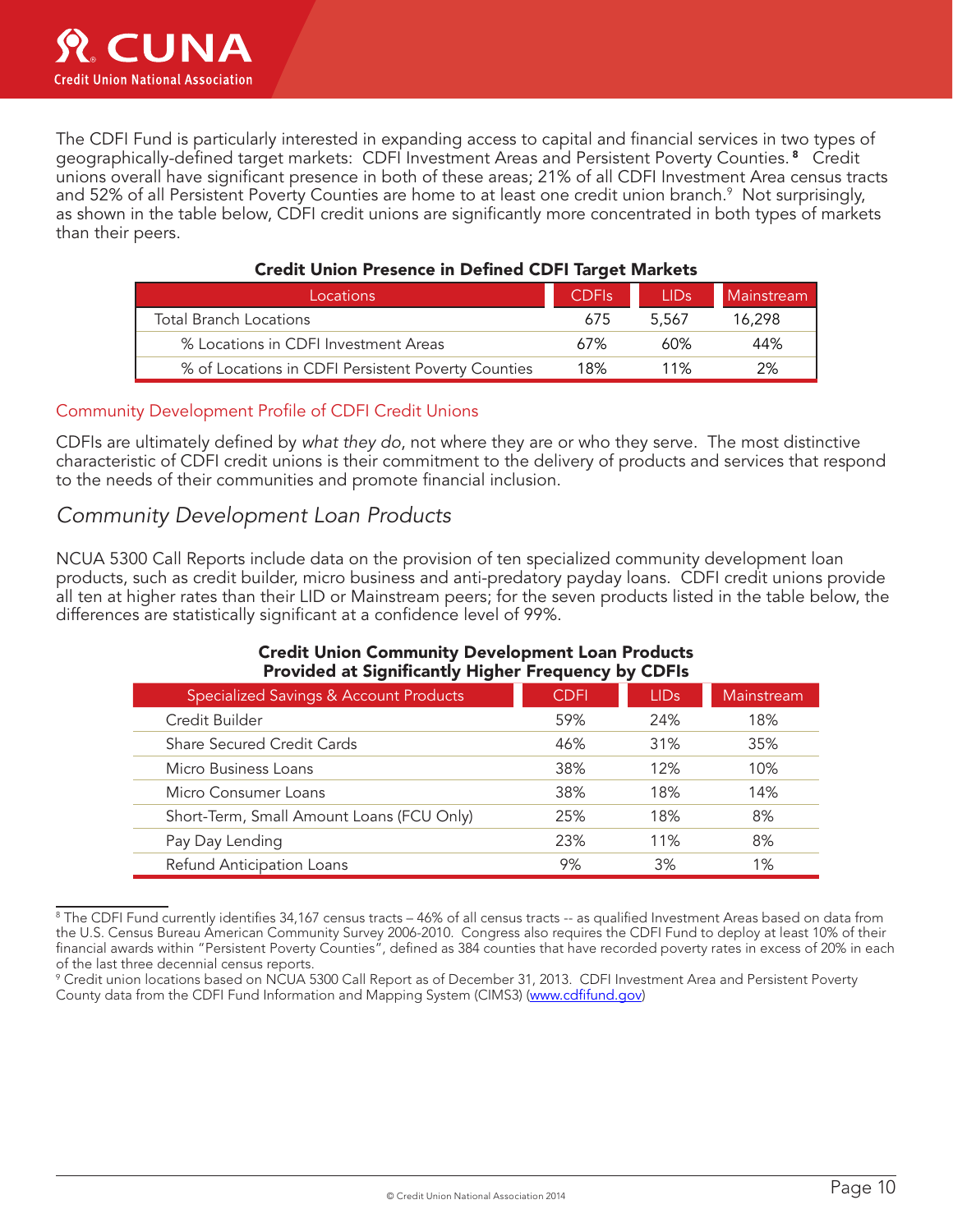

### *Community Development Savings and Account Services*

NCUA 5300 Call Reports include data on the provision of twelve specialized community development savings and account services, such as Health Savings Accounts, Check Cashing and Prepaid Debit Cards. CDFI credit unions provide all twelve products at higher rates than their LID or Mainstream peers; for the nine products listed in the table below, the differences are statistically significant at a confidence level of 99%.

| <b>Savings &amp; Account Products</b> | <b>CDFI</b> | <b>LIDs</b> | Mainstream |
|---------------------------------------|-------------|-------------|------------|
| No Cost Share Drafts                  | 83%         | 71%         | 72%        |
| Share Certs with Low Min Balance      | 82%         | 72%         | 71%        |
| Low-cost wire transfers               | 80%         | 65%         | 67%        |
| Money Orders                          | 72%         | 54%         | 49%        |
| <b>Business Share Accounts</b>        | 68%         | 40%         | 39%        |
| Check Cashing                         | 68%         | 56%         | 54%        |
| No Surcharge ATMs                     | 57%         | 44%         | 47%        |
| International Remittances             | 29%         | 14%         | 16%        |
| Individual Development Accounts       | 17%         | 5%          | 2%         |

#### Credit Union Community Development Financial Services Provided at Significantly Higher Frequency by CDFIs

### *Capacity-Building Services*

Perhaps the most distinctive characteristic of CDFI credit unions is their commitment to building the capacity of their members to manage their personal finances and take advantage of the responsible products and services available from regulated depositories. NCUA 5300 Call Reports include data on the provision of nine specialized capacity-building services, such as financial education, financial counseling and free tax preparation services. CDFI credit unions provide all nine products at higher rates than their LID or Mainstream peers; for the six products listed in the table below, the differences are statistically significant at a confidence level of 99%.

#### Credit Union Capacity-Building Services Provided at Significantly Higher Frequency by CDFIs

| <b>Specialized Savings &amp; Account Products</b> | CDFI | LIDs: | Mainstream |
|---------------------------------------------------|------|-------|------------|
| <b>Financial Counseling</b>                       | 77%  | 34%   | 30%        |
| <b>Financial Education</b>                        | 72%  | 33%   | 31%        |
| Financial Literacy Workshops                      | 53%  | 20%   | 17%        |
| <b>Bilingual Services</b>                         | 42%  | 20%   | 19%        |
| First Time Homebuyer Program                      | 28%  | 10%   | 11%        |
| No Cost Tax Prep. Services                        | 23%  | 6%    | 2%         |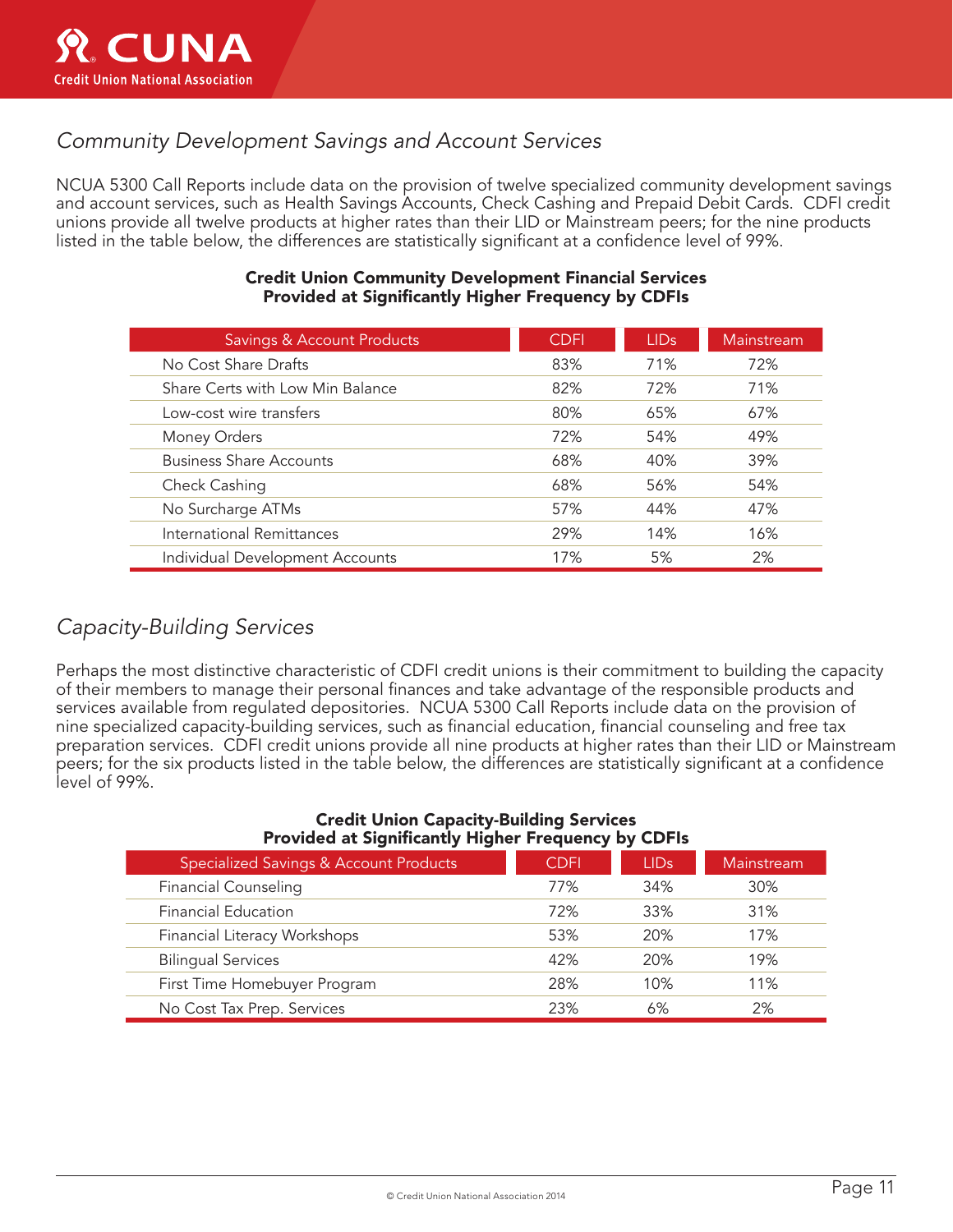

### *Changing Profile of CDFI Credit Unions*

The number of CDFI credit unions has increased by 46% since 2009, but the simple increase in the number of institutions understates the magnitude of change. As shown in the table below, larger, high-capacity credit unions have brought unprecedented capacity and scale to the CDFI industry.

| Measure                           | 2009            | 2013             | %<br>Change |
|-----------------------------------|-----------------|------------------|-------------|
| Number of Certified Credit Unions | 118             | 173              | 147%        |
| Median Asset Size                 | \$8,163,051     | \$28,319,954     | 347%        |
| Median Membership                 | 2,375           | 5,255            | 221%        |
| <b>Total Assets</b>               | \$3,591,931,265 | \$20,244,065,758 | 564%        |
| <b>Total Membership</b>           | 605,212         | 2,638,903        | 436%        |

#### Comparison of CDFI Certified Credit Unions in 2009 and 2013

Significantly, data shows that the growth in the median scale of CDFI credit unions since 2009 has not diluted the community development mission, but rather has increased the provision of high-impact financial products and services most critical to building financial capability in low-income and underserved communities. In 2013, 173 CDFI certified credit unions were more likely to provide 25 of 28 key community development loan products, financial services, and capacity-building member services. For the twelve products and services listed in the table below, the increase is statistically significant at the 99% confidence level.

#### Credit Union Products and Services Provided at Significantly Higher Frequency by CDFIs in 2013

| <b>Product or Service</b>                       | 2009<br><b>CDFIs</b> | 2013<br><b>CDFIS</b> | Increase<br><b>Since</b><br>2009 |
|-------------------------------------------------|----------------------|----------------------|----------------------------------|
| <b>Community Development Financial Services</b> |                      |                      |                                  |
| <b>Business Share Accounts</b>                  | 49%                  | 68%                  | 19%                              |
| No Cost Share Drafts                            | 51%                  | 83%                  | 32%                              |
| Share Certs with Low Min Balance                | 53%                  | 82%                  | 29%                              |
| Low-cost wire transfers                         | 61%                  | 80%                  | 19%                              |
| No Surcharge ATMs                               | 35%                  | 57%                  | 22%                              |
| <b>Community Development Loan Products</b>      |                      |                      |                                  |
| Credit Builder                                  | 44%                  | 59%                  | 15%                              |
| <b>Share Secured Credit Cards</b>               | 28%                  | 46%                  | 18%                              |
| Micro Business Loans                            | 23%                  | 38%                  | 15%                              |
| <b>Capacity-Building Services</b>               |                      |                      |                                  |
| <b>Financial Counseling</b>                     | 62%                  | 77%                  | 15%                              |
| <b>Bilingual Services</b>                       | 29%                  | 42%                  | 13%                              |
| No Cost Bill Payer                              | 28%                  | 60%                  | 32%                              |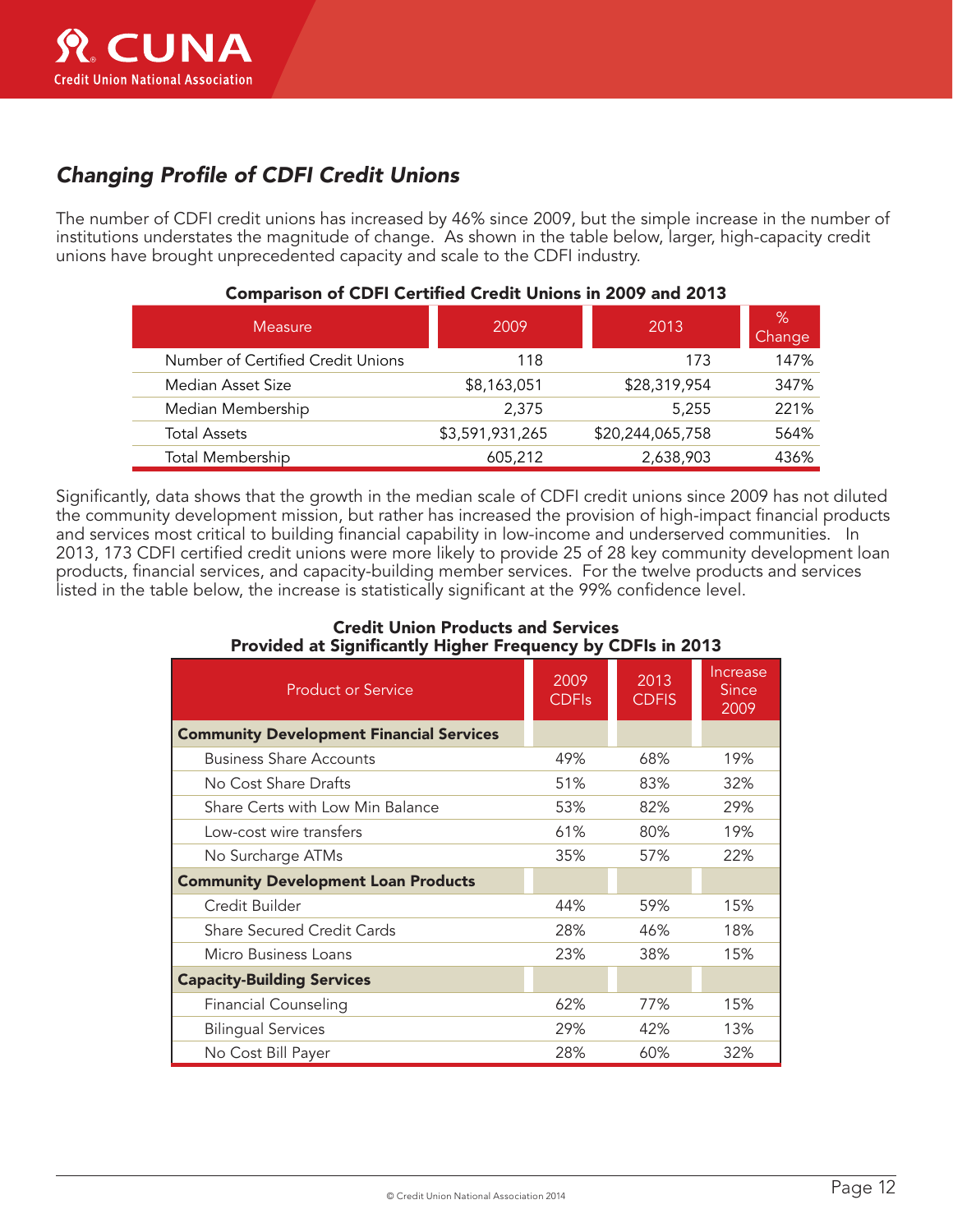

### *Eligibility Estimates for Credit Union Certification*

CDFI credit unions are distinct from their peers in many ways, but they are not unique. Many credit unions share some or all of the characteristics that contribute to eligibility for CDFI certification. For example:

- » 48% of all credit union branches are located in CDFI Investment Areas<sup>10</sup>
- » 3,207 credit unions have at least 60% of their branches located in CDFI Investment Areas<sup>11</sup>
- » 2,536 credit unions without CDFI certification have 100% of their branch locations in CDFI Investment Areas, including 953 with Low Income Designation<sup>12</sup>
- » More than 300 of these credit union could be immediately eligible for certification, as their data profiles are comparable to current CDFI credit unions in terms of community development loan products, financial services and capacity building services.

### 1. CERTIFICATION AS A GATEWAY TO GROWTH

### *CDFI Fund Capital Grants*

The CDFI Fund is the largest single provider of grant capital to certified CDFIs. Each year, based on Congressional appropriations, the CDFI Fund releases a Notice of Funding Availability (NOFA) and accepts competitive applications for Financial Assistance (FA) and Technical Assistance (TA) awards. As shown in the table below, the CDFI Fund has deployed nearly \$1.5 billion in awards since the inception of the program.

| <b>Type of CDFI</b>          | Number of<br>Awards | <b>Total Dollar</b><br>Amount<br>Of Awards | % of<br><b>Total Dol-</b><br>lars |
|------------------------------|---------------------|--------------------------------------------|-----------------------------------|
| <b>Unregulated CDFIs</b>     |                     |                                            |                                   |
| Loan Funds                   | 2,098               | \$1,245,059,018                            | 84.0%                             |
| Venture Capital Funds        | 12                  | \$1,889,097                                | 0.1%                              |
| <b>Regulated CDFIs</b>       |                     |                                            |                                   |
| <b>Credit Unions</b>         | 337                 | \$157,869,618                              | 10.7%                             |
| <b>Banks and Thrifts</b>     | 48                  | \$30,150,437                               | 2.0.%                             |
| Depository Holding Companies | 56                  | \$46,444,819                               | 3.1%                              |
| <b>Total</b>                 | 2,551               | \$1,481,412,989                            | 100.0%                            |

#### CDFI Fund Financial and Technical Assistance Awards Since Inception by Type of CDFI

Just over \$31 million (2% of the total amount) was awarded as Technical Assistance grants, designed to build the capacity of CDFIs with a maximum grant size of \$100,000 per award; 98% of CDFI Fund awards are distributed as Financial Assistance, intended to build the permanent capital of CDFIs. The CDFI Fund has delivered Financial Assistance in four main categories:

- » \$1,267,047,177 (87%) as "Core" awards to established CDFIs
- » \$88,873,477 (6%) as Native American CDFI Assistance (NACA) awards to CDFIs that have
- been specifically certified to serve Native American communities<br>\$68,800,000 (5%) as grants under the Healthy Food Financing Initiative (HFFI)
- \$25,408,501 (2%) as Small and Emerging CDFI Assistance (SECA) awards to younger and smaller CDFIs.

<sup>&</sup>lt;sup>10</sup> Of 21,966 total credit union branches, 10,633 (48%) are located in CDFI Investment Areas. Credit union locations for this section based on NCUA 5300 Call Report as of December 31, 2013. CDFI Investment Area and Persistent Poverty County data from the CDFI Fund Information and Mapping System (CIMS3) (www.cdfifund.gov)

<sup>11</sup> The 3,207 credit unions that are concentrated in CDFI Investment Areas operate 7,201 branches

 $12$  The 2,536 credit unions have a total of 3,437 branch locations, all of which are located in CDFI Investment Areas.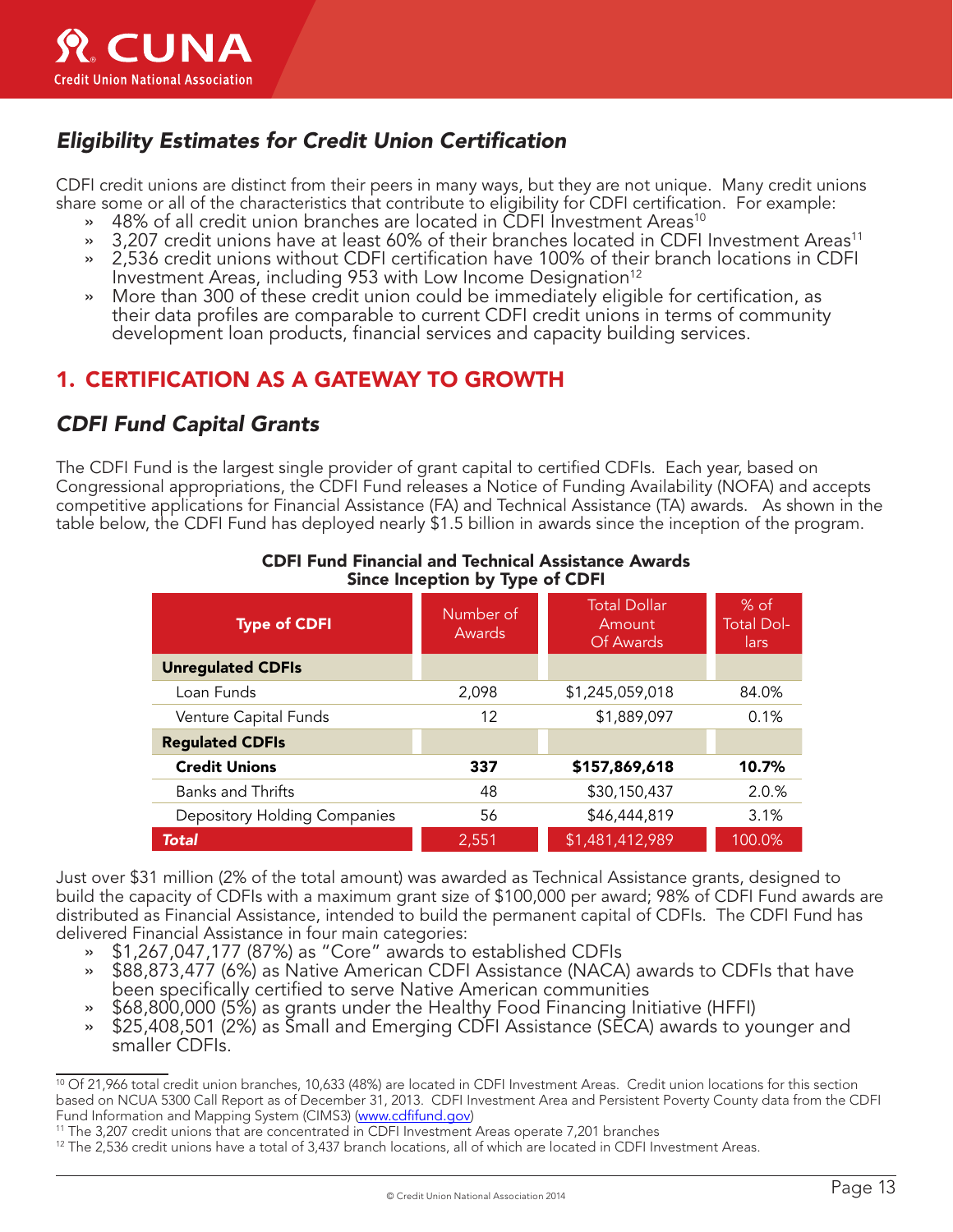

### *CDFI Fund Grants to Credit Unions*

The CDFI Fund provides Financial Assistance grants to increase the equity of recipient CDFIs and support their overall business plan. Each year the CDFI Fund issues a Notice of Funding Availability (NOFA) that invites all certified CDFIs to apply for capital awards. Since inception, the CDFI Fund has awarded nearly \$1.5 billion in Financial and Technical Assistance to CDFIs of all types.

These grants are meant to help CDFIs leverage additional financing from other sources and multiply the impact of CDFI Fund capital in the designated target markets. In this regard, credit unions have a decided competitive advantage; a 2012 study commissioned and published by the CDFI Fund found that the median CDFI credit union leverage \$9.91 in total liabilities for every dollar of net assets. 13 By comparison, the study showed that the median CDFI Bank leverages \$9.40, and the median CDFI Loan Fund leverages just \$1.10.

The CDFI Fund study implies that the \$157 million granted to CDFI credit unions to date should, over time, leverage approximately \$1.5 billion in asset growth. A review of CDFI Fund award data and NCUA call report data from 2009 through 2013 shows that this estimate may understate the actual leverage provided by CDFI credit unions. From 2009 through 2013, 61 credit unions received a combined total of \$102.7 million in CDFI Financial Assistance grants. During that time, these CDFI credit unions increased total assets by \$2.44 billion, a leverage rate of \$23.70 for each equity grant dollar added by the CDFI Fund. Total loans outstanding increased by more than \$1.5 billion during this same period.

CDFI credit unions have not been immune from the consolidation that has shaped the financial services and credit union industries for more than a decade. But CDFI Financial Assistance grants to CDFI credit unions, intended to serve as permanent capital for community development finance, have proven remarkably permanent. Of the 130 credit unions that have received CDFI Financial Assistance grants since 1996, 44 have since merged or liquidated. Nevertheless, 99% of the dollars awarded to credit unions by the CDFI Fund are still at work in credit unions. As shown in the table below, 92% of award dollars have gone to credit unions that remain in operation as CDFIs; another 3% has gone to CDFI credit unions that merged with other CDFIs, another 4% has gone to credit unions that merged with non-CDFI credit unions; and 1% has gone to credit unions that have since been liquidated.

| <b>Financial Assistance Grants to CDFI Credit Unions</b> |                                                |                               |                                             |  |  |
|----------------------------------------------------------|------------------------------------------------|-------------------------------|---------------------------------------------|--|--|
| Type of<br><b>Credit Union Recipient</b>                 | <b>Total Financial As-</b><br>sistance Grants* | Percentage<br>of Total Grants | <b>Number</b><br>of Credit<br><b>Unions</b> |  |  |
| <b>Continuously Operating CDFIs</b>                      | \$140,233,621                                  | 92%                           | 81                                          |  |  |
| <b>Merged Entities</b>                                   |                                                |                               |                                             |  |  |
| <b>CDFI Credit Unions</b>                                | \$4,868,440                                    | 3%                            | 11                                          |  |  |
| Non-CDFI Credit Unions                                   | \$6,089,682                                    | 4%                            | 31                                          |  |  |
| Liquidated Credit Unions                                 | \$1,744,500                                    | 1%                            | 7                                           |  |  |
| Totals                                                   | \$152,936,243                                  | 100%                          | 130                                         |  |  |

## Impact of Credit Union Consolidation on

\* Permanent capital grants only; does not include Technical Assistance grants

### *Other Government Programs and Resources for CDFIs*

The value of CDFI certification continues to increase as a growing number of federal programs are specifically reserved for certified CDFIs. For example:

<sup>13</sup> Michael Swack, Jack Northrup, Eric Hangen, "CDFI Industry Analysis Summary Report," Page 10, CDFI Fund Capacity Building Initiative and Carsey Institute, Spring 2012.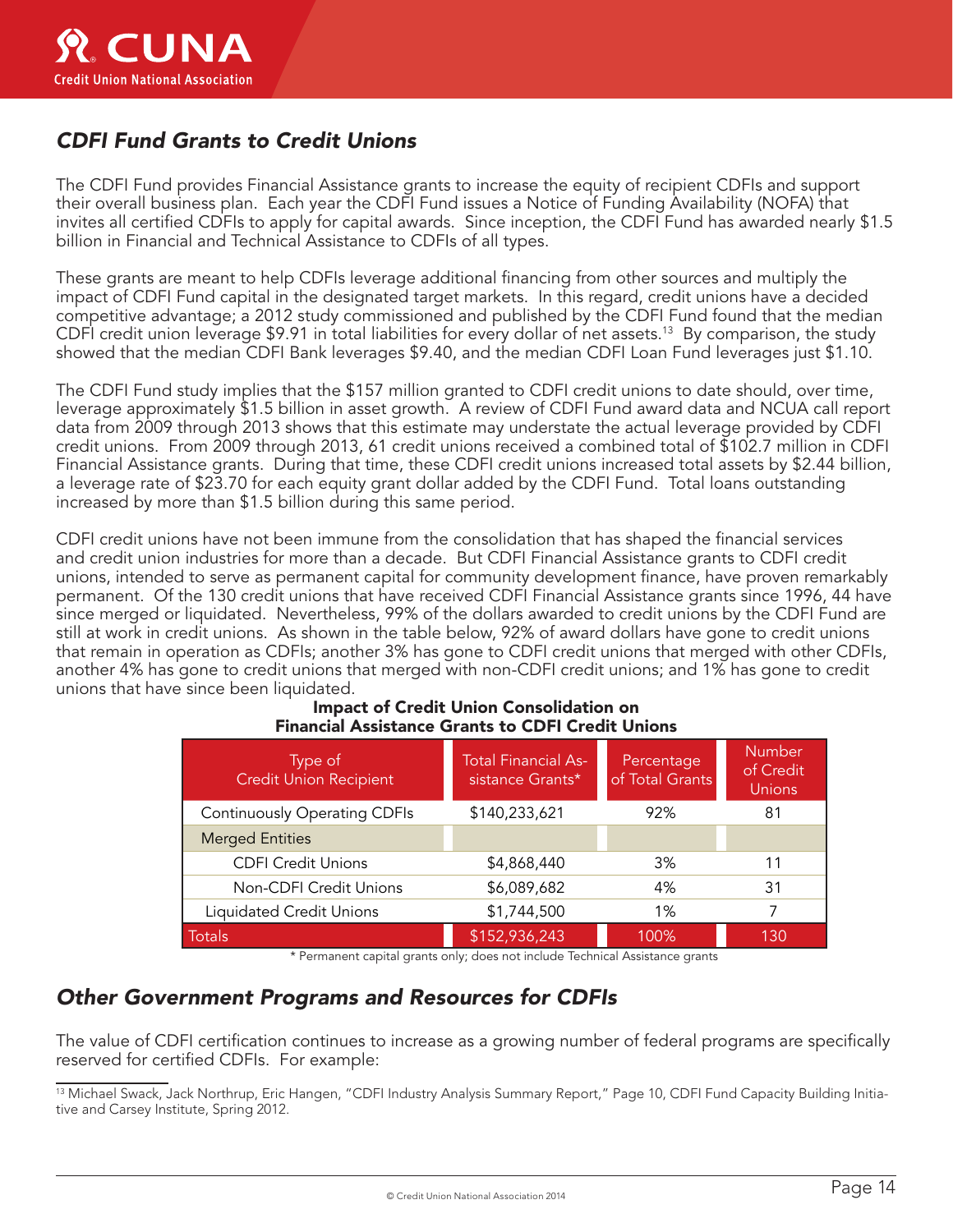

- » The 2010 **Community Development Capital Initiative** offered more than \$1 billion in longterm, low-interest secondary capital loans to credit unions that had both low-income designa- tion and CDFI certification.
- Since 2008, all CDFI credit unions have been eligible to join the Federal Home Loan Bank, including state-chartered credit unions without federal insurance. 14
- The CDFI Bond Guarantee Program increases access to long-term credit at below market rates by providing federal guarantees to bonds from qualified issuers. As the newest CDFI Fund program, specific policies and procedures that govern this new program are still under development, and advocates are hopeful that the program could prove to be a substantial source of low-cost secondary capital loans for CDFI credit unions.
- The CDFI Bank Enterprise Award (BEA) program provides mainstream banks with capital that can only be reinvested in certified CDFIs; certified credit unions have received millions of dollars of BEA deposits at below-market rates.
- » Certified CDFIs are eligible to participate in the **Bureau of Indian Affairs Loan Guarantee** Program
- » The CDFI Capacity Building Initiative offers training, educational and free consultancy opportunities to CDFI credit unions in specialized areas such as small business lending, microfinance, and financing healthy foods options.

### *Other Sources of Support and Benefits for Certified CDFIs*

#### Partnerships and Coalitions

CDFI certification serves as a bridge between the worlds of finance and community development. Coalitions of agencies devoted to responsible lending, fair housing, free tax preparation and financial inclusion are often wary of mainstream financial institutions, but welcome the participation of CDFI certified credit unions. For credit unions seeking to expand outreach to underserved communities, the partnerships formed through these coalitions provide a direct link to new communities, markets and members.

#### Resources from Banks and Foundations

As financially self-sufficient institutions, credit unions rarely see grant funding as a core business strategy; only 10% of all credit unions reported receiving any grant income in fiscal year 2013. 15 Nevertheless, grant funding can be a critical building block for growth – particularly for credit unions that serve predominantly lowincome communities. In FY 2013 CDFI credit unions reported \$95.6 million in total grant income, of which an estimated 82% came from sources *other* than the CDFI Fund. 16

Non-governmental sources of grant funding come in many shapes and sizes, at the local, regional and national levels. Principle sources of funding for credit unions include:

- » *Banks*, which use targeted grants to fulfill their obligations under the Community Reinvestment Act (CRA);
- » *Community Foundations* that focus on asset-building, economic empowerment or financial inclusion and are often receptive to the approach of not-for-profit cooperatives;
- » *Corporate Foundations* with business links to the local community and may have employees represented among a credit union's membership;
- » *Regional and National Foundations* that look to support innovative products and services that can be replicated on a much larger scale in other communities;
- » *Non-Profit Intermediaries* that aggregate funding from multiple sources to support innovation and replication of successful products and services for low-income communities

<sup>&</sup>lt;sup>14</sup> "Federal Home Loan Bank Membership for Community Development Financial Institutions", Federal Housing Finance Board 12 CFR Parts 925, 944; Federal Housing Finance Agency 12 CFR Parts 1263, 1290.

<sup>15</sup> NCUA 5300 Call report as of 12/31/2013 shows 690 credit unions received 1,438 grants for a combined total of \$117,972,628, of which 81% was granted to CDFI credit unions.

<sup>&</sup>lt;sup>16</sup> Estimate assumes that \$17.3 million in FY 2012 CDFI Fund grants to credit unions were disbursed in FY 2013.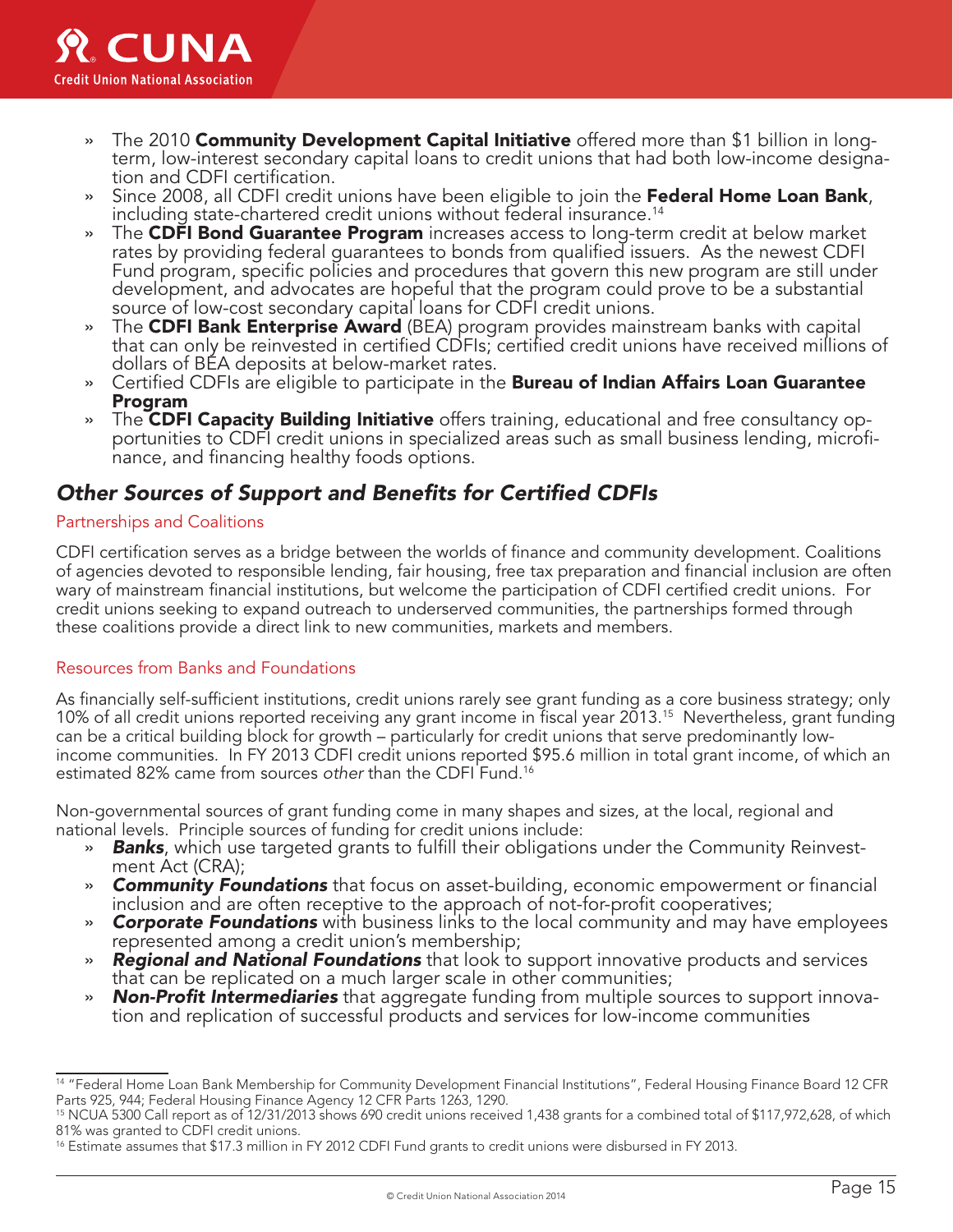

CDFI certification is increasingly seen as an essential credential for public and private investors in community development finance. For example, Community Reinvestment Act (CRA) grant programs for from local and national banks often require that financial institutions have CDFI certification.

#### Regulatory benefits

Regulators recognize that CDFI credit unions are mission-driven institutions working to provide products and services that meet low-income communities' needs. One example of this recognition is CDFIs' exemption from the CFPB Ability-to-Repay and Qualified Mortgage requirements for mortgage lenders that took effect in January 2014. In the supplemental information provided with Regulation Z final rules, CFPB acknowledged that CDFIs "employ underwriting guidelines tailored to the needs of LMI consumers."<sup>17</sup> In order to ensure the CDFI-certified credit unions are still able to offer appropriate mortgage loans suited for LMI borrowers, CFPB created this carve out for CDFIs from the Ability-to-Repay requirements.

CDFI certified credit unions also are exempt from the 12.5% portfolio cap on member business loans. Lowincome designated credit unions already qualify this exemption, but NCUA regulations extend this benefit to CDFI credit unions even if they do not have a low-income designation.

### 1. GETTING CERTIFIED

### *Eligibility*

Above all else, CDFI certification is a matter of choice; the result of strategic decisions and actions taken by credit union boards and managers to meet the financial needs across an entire field of membership. Of the seven tests for CDFI certification listed earlier in this paper, every credit union will automatically pass three. 18 As chartered, regulated and insured depositories, all credit unions are *legal* entities, *financing* entities and *non-governmental* entities. As democratically governed cooperatives, credit unions also easily pass a fourth test for *accountability*, as long as they meet the other six requirements for certification. 19

The keys to credit union eligibility for CDFI certification, then, largely depend on decisions and actions that relate to three remaining tests.

#### i. Primary Mission

The CDFI Fund requires that certified institutions have a primary mission of community development and deems any credit union with low-income designation from NCUA to have met this requirement. Yet regardless of designation, all community-focused credit unions can lay claim to this mission. Credit unions were established to serve people of modest means; the well-known motto, "not for profit, not for charity, but for service," describes a fundamental commitment to community development. Whether low-income designated or not, any credit union that decides to embrace this core value of the credit union movement can pass the Primary Mission test for CDFI certification.

<sup>&</sup>lt;sup>17</sup> "Ability-to-Repay and Qualified Mortgage Standards Under the Truth in Lending Act (Regulation Z), Final rule; official interpretations" Title 12 Code of Federal Regulations, Part 1026, http://files.consumerfinance.gov/f/201305\_cfpb\_final-rule\_atr-concurrent-final-rule.

pdf.<br><sup>18</sup> All application materials and instructions for CDFI Certification Application materials are available for download from the CDFI Fund website: http://www.cdfifund.gov/what\_we\_do/programs\_id.asp?programID=9

<sup>&</sup>lt;sup>19</sup> Credit unions are the only type of CDFI wholly governed and controlled by the people they serve. Nevertheless, prior to 2013 credit unions were subjected to the same onerous tests of accountability as any other applicant for CDFI certification. After several years of advocacy by the Federation, in 2013 the CDFI Fund officially acknowledged that the democratic, cooperative governance structure of credit unions ensures accountability. As a result, credit unions automatically pass the accountability test for any designated CDFI target market that makes up a majority of their members.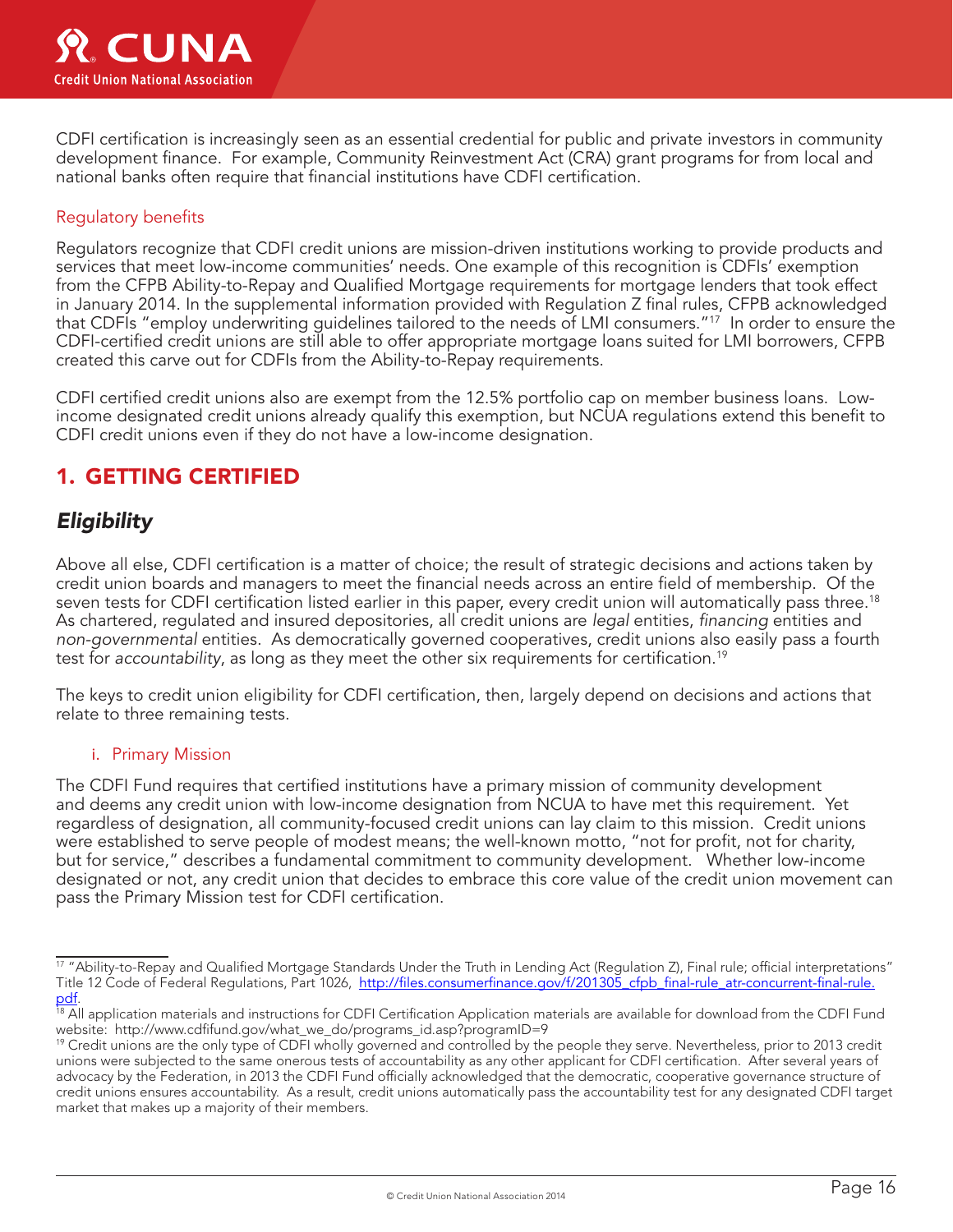#### ii. Target Market

The target market test for CDFI certification is the most precise and technically challenging for credit unions. 20 The CDFI Fund requires that certified institutions devote a minimum of 60% of lending activities to one or more of three eligible target markets.

- » **CDFI Investment Areas** are census tracts that are designated by the CDFI Fund, using data from the U.S. Census Bureau American Community Survey, based on the following criteria:
	- Poverty rate at least 20%; or,
	- Unemployment rate 1.5 times the national average; or,
	- For a metropolitan area, has a median family income (MFI) at or below 80% of the greater of either the metropolitan or national metropolitan MFI; or,
	- ü For a non-metropolitan area, has an MFI at or below 80% of the greater of either the statewide or national non-metropolitan MFI; or
	- Is wholly located within an Empowerment Zone or Enterprise Community.
- » Low Income Targeted Population (LITP) are defined by the CDFI Fund as individuals whose family income is:
	- ü For metropolitan areas, at or below 80% of the metropolitan MFI; or
	- For non-metropolitan areas, not more than the greater of 80% of either the area or statewide non-metropolitan MFI.
- **Other Targeted Population (OTP)** are defined by the CDFI Fund as an identifiable group of individuals that lack adequate access to capital and have historically been denied credit, specifically including:
	- African Americans
	- ü Alaska Native residing in Alaska
	- **Hispanics**
	- Native Americans
	- ü Native Hawaiians residing in Hawaii
	- Other Pacific Islanders residing in Other Pacific Islands
	- ü Other populations, which must be reviewed and approved on a case-by-case basis.

#### iii. Development Services

The CDFI Fund defines Development Services as activities that "prepare or assist current or potential borrowers or investees to utilize the financial products of the organization," such as financial education, credit counseling and other capacity-building services.<sup>21</sup> According to NCUA 5300 call reports as of December 2013, more than two-thirds of all credit unions directly provide at least one capacity-building service, and many more provide these services through community partners.

<sup>&</sup>lt;sup>20</sup> CDFI Fund sources for this section include "CDFI Certification Application: Supplemental Guidance and Tips (Updated through February 2014)" and "Designating a Target Market in myCDFI Fund", both available from the CDFI Fund website, www.cdfifund.gov/ docs/certification

<sup>21</sup> CDFI Fund "FY 2012 CIIS Glossary", www.cdfifund.gov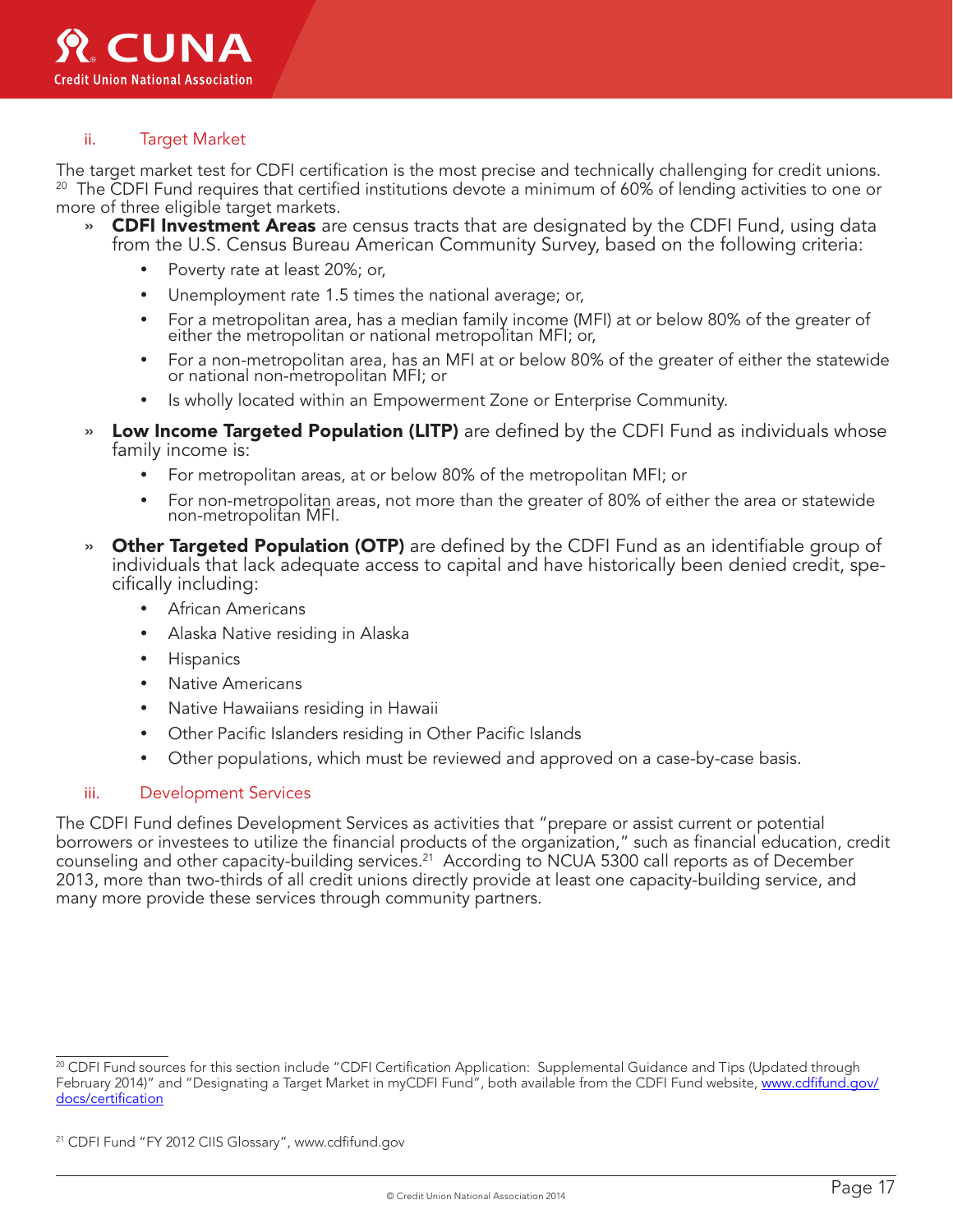### *CDFI Certification process*

The CDFI Fund accepts and processes applications on a year-round basis through an online portal. Prospective applicants must first create a "myCDFI" account on the CDFI Fund website (www.cdfifund. gov) and download the application templates and instructions. The certification application has six main components:

- i. An organizational profile, established with the creation of the credit union myCDFI account
- ii. Documentation of legal status, charter, by-laws, tax identification number, financial statements and any relevant grant or service agreements
- iii. One or more target market maps, created through the online CDFI Fund Information and Mapping System (CIMS)
- iv. Narrative responses to questions in the CDFI certification template
- v. Completed charts in the CDFI Fund certification workbook with detailed data on target market activities, board composition, loan products and development services.
- vi. Signed confirmation from the credit union's authorized representative

The CDFI Fund has committed to processing certification applications within ninety days of submission. In practice, the launch of new application, recertification and mapping systems in 2013 have led to significant delays. In 2014 the CDFI Fund has recommitted to meeting the ninety-day target for certification decisions.

As noted earlier in this paper, the most technically demanding components of the application are the analysis of target market activities and mapping of one or more eligible target markets. In 2010 the Federation developed a special methodology to efficiently determine target market eligibility for credit unions of all sizes. The Federation's methodology was accepted by the CDFI Fund and has been the standard for most credit union certifications and recertifications since that time.

CDFI certifications are valid for three years, at which point CDFIs are required to submit a new application for certification. The CDFI Fund has promised to develop a streamlined process for recertification.

### *2014 CDFI Certification Challenge*

The increasing value and importance of CDFI certification has recently been recognized by NCUA. In January 2014 NCUA's Office of Small Credit Union Initiatives issued a "CDFI Certification Challenge", inviting credit unions to apply for 40 grants of \$2,500 each with the specific purpose of obtaining CDFI certification. Eligible credit unions were required to be low-income designated, with no current or past CDFI certification, and the funds grants were to be used to obtain help with the certification application itself. Credit unions responded in record numbers; 175 eligible credit unions applied for these special grants, encouraging NCUA to consider a second round of grants for this purpose. The Federation has matched the NCUA challenge with an offer to provide technical to any credit union seeking new CDFI certification for the value of the grant, regardless of whether or not the credit union has been awarded a grant from NCUA.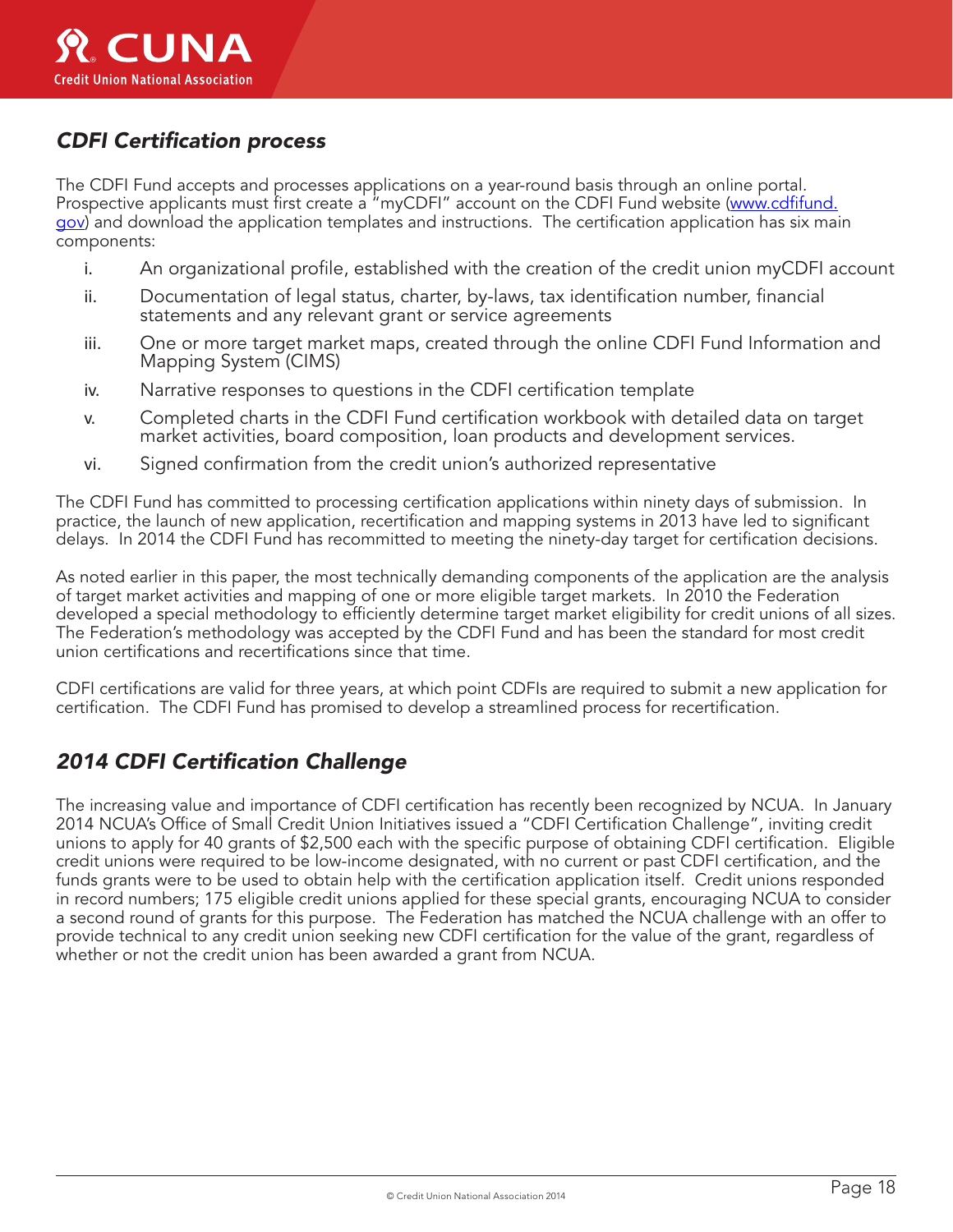

### 1. CONCLUSION

In the aftermath of the financial crisis, millions of Americans sought to move their money out of major banks and into local, community-based financial institutions. For credit unions that faced capital depletion from corporate stabilization payments, share insurance premiums and the economic recession, this potential flood of new members and new deposits was not altogether welcome. But CDFI credit unions weathered the storm; they capitalized on their experience serving low income markets and pursued alternative sources of capital, including grants from the CDFI Fund, grants from banks and foundations, and secondary capital loans from the Treasury Department's Community Development Capital Initiative and other sources. By the end of 2013, CDFI credit unions had achieved unprecedented scale and impact, yet much more growth is possible.

A pile of bricks does not make a house. A box of tools does not make a carpenter. And CDFI certification alone will not make a credit union succeed. But certification can be used as both a building block and a tool to achieve growth and impact in underserved markets. The data analyzed for this paper, summarized in the tables included in Appendix B, show that CDFI credit unions are most clearly defined by what they do, not where they live. These tables can also serve as a reference point for all credit unions that serve low-income communities; a tool to identify products and services that can cement member loyalty and build a stronger credit union.

CDFI certification is within reach for hundreds or perhaps thousands of additional credit unions, but credit unions must take action to make that reach. For most credit unions, the first step is a strategic decision and commitment to provide products and services that can compete and win in low-income communities. Today's CDFI credit unions illustrate many different models of success, four of which are summarized in Appendix A. Evidence suggests that credit union models and innovations will continue to multiply in the coming years. If these efforts continue, the benefits will be shared by credit unions and low-income communities alike.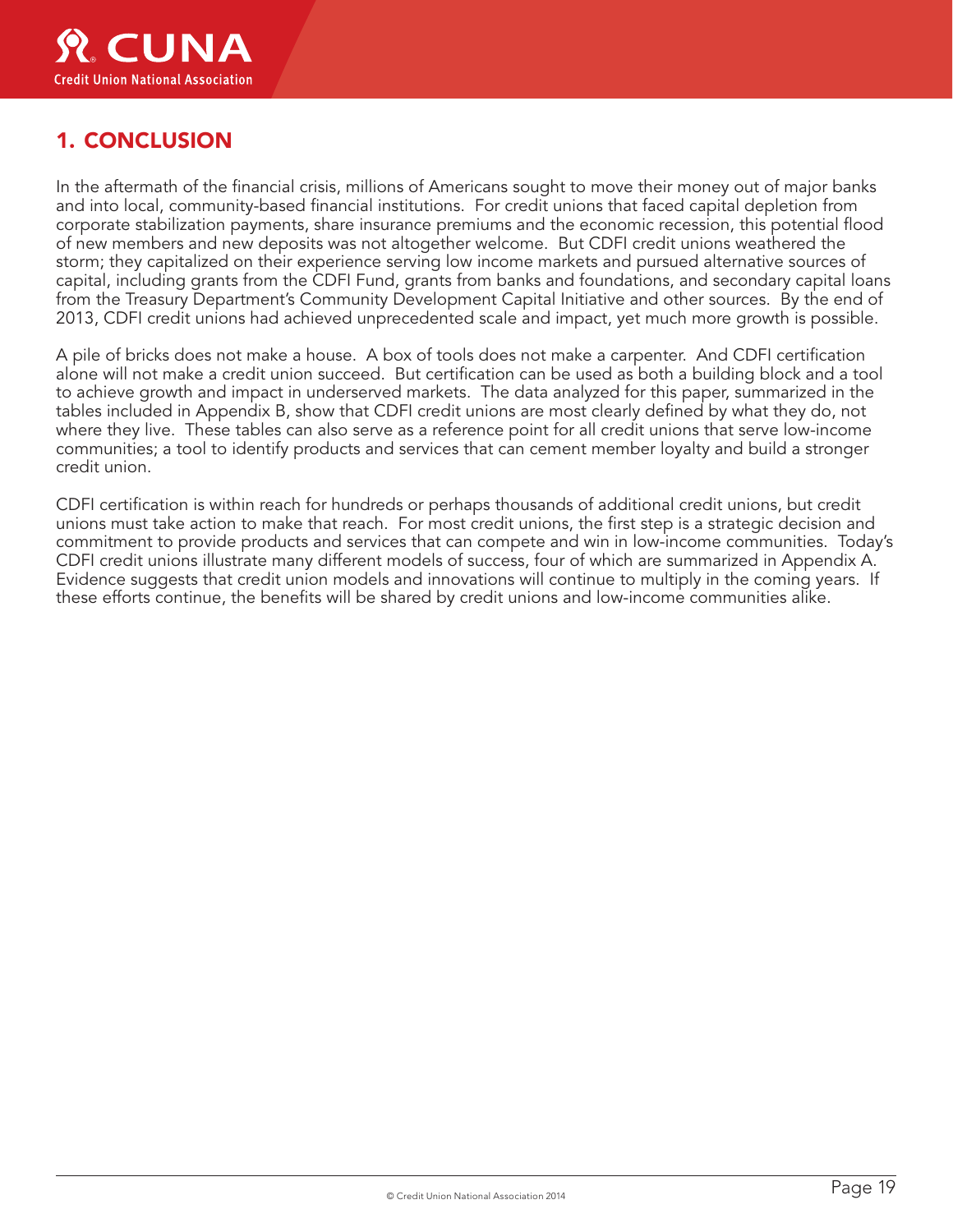

### 1. APPENDIX A: BEST PRACTICE CDFI CREDIT UNIONS

Lauren Hudson, Program Assistant, Federation

### CoVantage Credit Union

Antigo, Wisconsin Total Assets as of 12/31/2013: \$1,091,201,777

For CoVantage Credit Union in Wisconsin, providing innovative programs to their nearly 80,000 members is par for the course. The credit union was established in 1952 to make commercial and agricultural loans, and ever since has continuously expanded programs, products and services to meet the needs of members. CoVantage's twelve branches serve a diverse membership that encompasses urban and rural areas as well as four indigenous tribes. The credit union's main branch in Antigo holds 80% of the government insured deposits in that area and is the only certified CDFI in that region outside of Milwaukee. CoVantage has both an expansive reach and high-impact programs.

In 2011, CDFI certification and a subsequent \$1.5 million CDFI Financial Assistance grant helped CoVantage to both expand its ongoing community work and create a new initiative to help families at risk of foreclosure to keep their homes; the Real Estate Rescue Refinance program. The credit union had identified foreclosure as the major issue facing their members and used the CDFI funds to alleviate that burden on homeowners and mitigate the risk to the credit union. CoVantage found that many members were losing their homes to foreclosure by other lenders. Even members with positive repayment histories faced rejection by their lenders as the values of their homes decreased. The Real Estate Rescue Refinance program targeted members who made consistent repayments on their mortgage loans. Through the program, CoVantage offered Rescue Refinance Loans at up to 90% Loan-To-Value on members' homes, while CDFI grant funds financed a second mortgage.

CoVantage also disbursed \$25,000 of its CDFI grant to the Forest County Revolving Loan Fund, a project overseen in partnership by the Forest County Economic Development Partnership and Central Wisconsin Economic Development. These funds provide working capital to small businesses to diversify and strengthen the local economy in the county.

Since receiving the \$1.5 million CDFI grant in 2011, CoVantage has increased total assets by \$147 million and total loans by \$99.3 million, with more than 70% of loans deployed in its CDFI target market. Over this same period the credit union's net worth ratio increased from 9.83% to 10.65%.

CoVantage's Community Development Director Paul Grinde stresses that CDFI certification has meant a lot to the credit union's members, "[certification] has validated our commitment to serve our population." As for facilitating the certification process, Grinde notes that it's "helpful to have a strong partner who's knowledgeable about grant writing and the application process."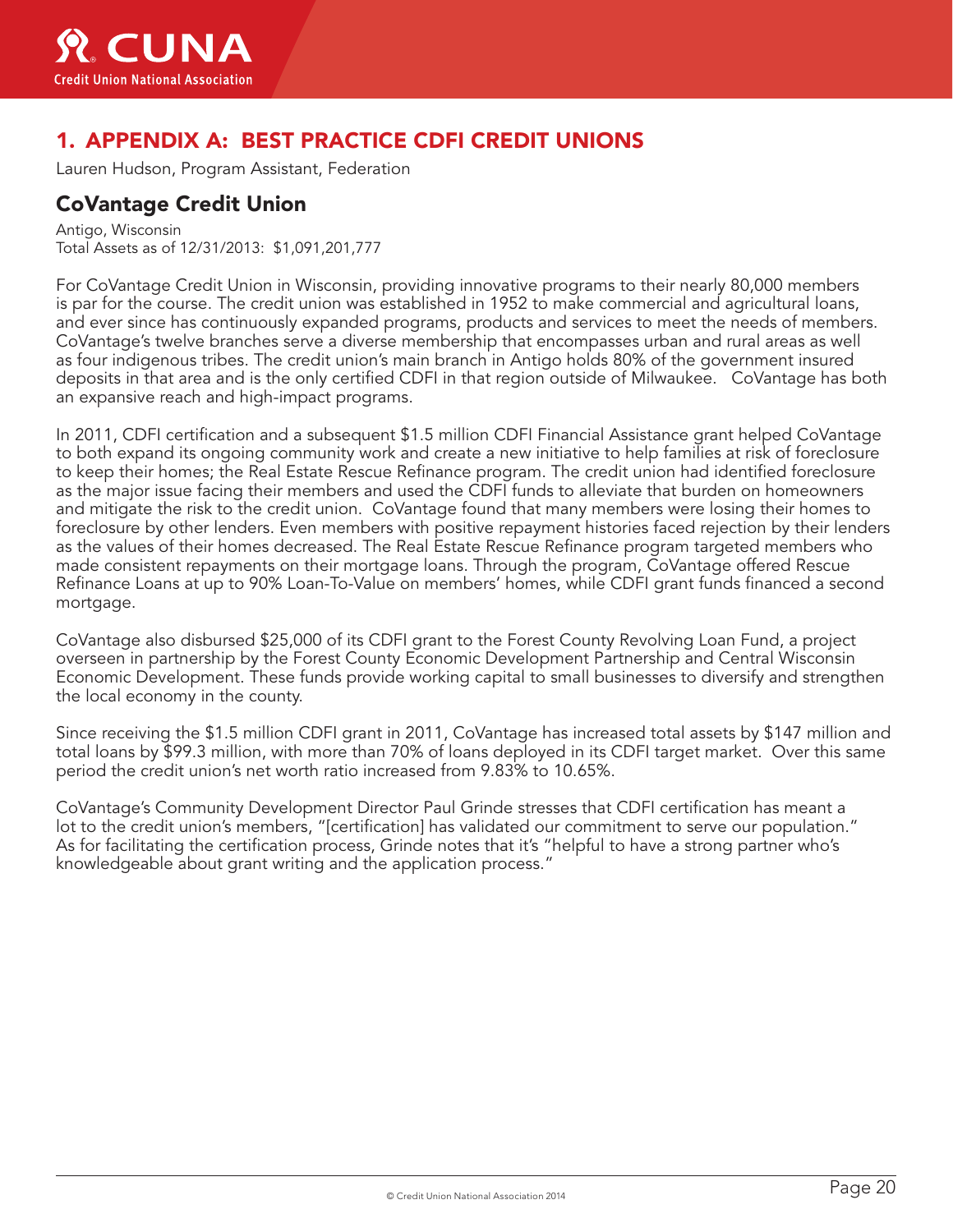

### Fairfax County Federal Credit Union

Fairfax, Virginia Total Assets as of 12/31/2013: \$280,078,583

CDFI certification brings well deserved recognition and support to the community finance work that Fairfax County FCU has done in its fifty plus year history. The credit union was originally intended to serve employees in Fairfax County and has since expanded its membership. Today, Fairfax County FCU is situated in a demographic paradox; the county is one of the wealthiest in the nation, yet 70% of the credit union's nearly 15,000 members qualify as low income. The credit union's evolution into a CDFI began with a decision to respond to significant changes in membership by tailoring services to meet the needs of the rapidly growing number of Hispanic members. In 2009, the credit union decided to apply for CDFI certification to further these programs.

In 2011 the credit union received a \$1.5 million CDFI Financial Assistance grant to support their First Mortgage Program, which gave the credit union a cushion to take on more risk. Under the program, mortgages were made accessible to members by allowing more flexibility in the application process. For example, the credit union accepted lower down payments, offered lower interest than typically dictated by the LTV, allowed more flexible employment requirements, and in some cases waived closing fees. Since receiving the CDFI grant, total assets have grown by \$33.7 million and loans have increased by \$50.7 million, with 77% of their loans held by low-income members.

Fairfax also increased its accessibility to Hispanic members with additional support from the National Credit Union Foundation. The credit union partnered with local Spanish speaking media outlets to both promote their existing products (like discounted international wire services) and to lead small financial education shows. Fairfax also increased its accessibility by hiring bilingual staff and incorporating bilingual technology in its branch. For credit union CEO Joe Thomas, the key to brand recognition is being ready to meet the needs of members for specific services, such as auto loans. "You have to be there when the need is created," says Thomas. Fairfax County FCU also participates in the Federation's Better Directions program and received a grant to increase the outreach and financial literacy to low-income older adults.

For Thomas, one of the biggest benefits of CDFI certification was the acknowledgement of their existing community work from the Department of Treasury. According to Thomas, CDFI certification is something "members can grasp" and realize that their credit union "passed a hurdle that's recognized". Both the financial and symbolic support casts Fairfax in a new light, while also formalizing Fairfax's ongoing commitment to its community. "Every credit union that qualifies as low-income should go for CDFI," says Thomas. "It's not an exhaustive process, and it opens doors".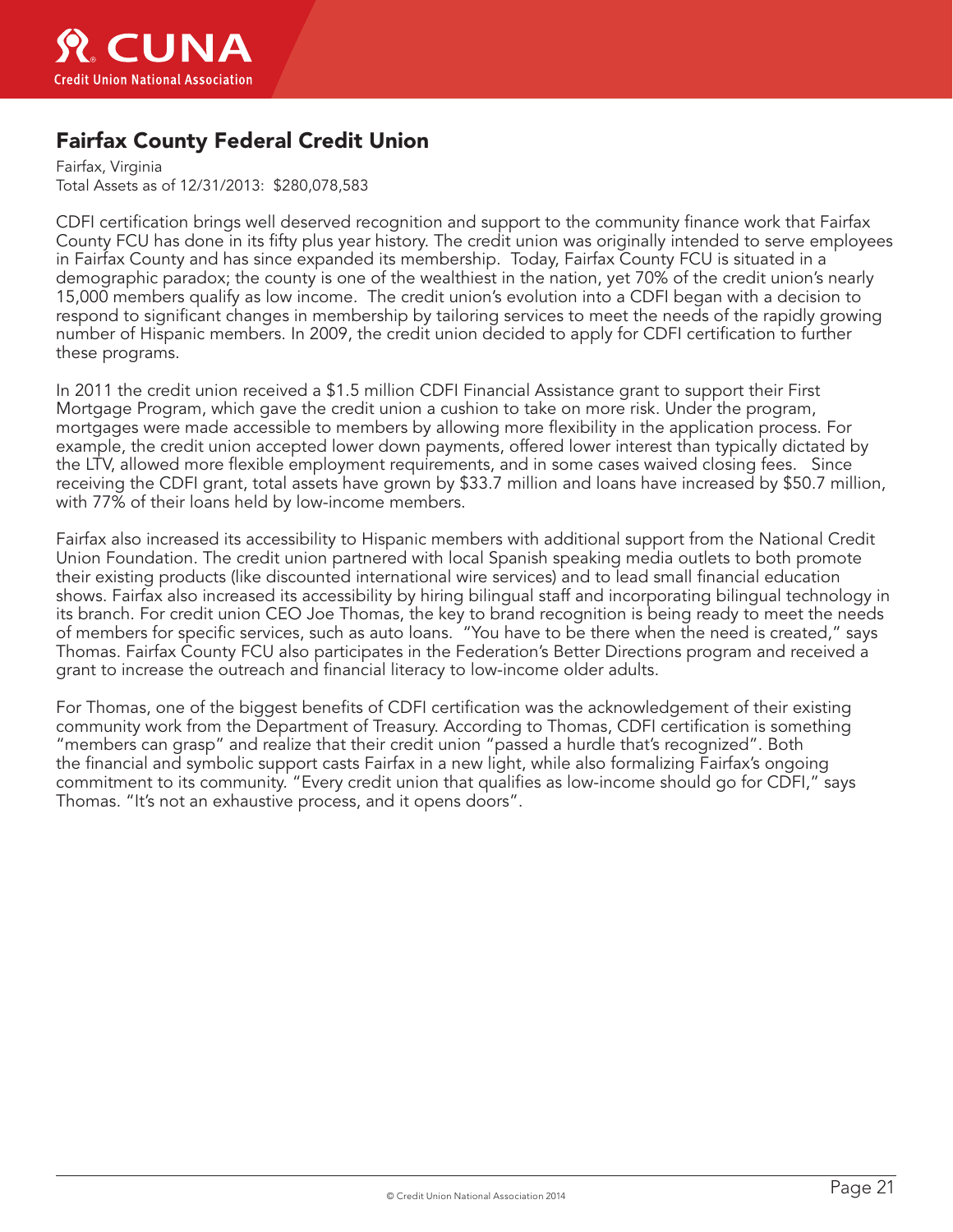

### Lower East Side People's Federal Credit Union

New York, New York Total Assets as of 3/31/2014: \$37,859,140

Lower East Side People's FCU (LESPFCU) has been the epitome of a community institution since its founding in 1986. The credit union's expansive field of membership has grown from its original branch in the Lower East Side neighborhood of Manhattan to include Central and East Harlem and low-income individuals and families in all five boroughs of New York City. The credit union serves a highly diverse, predominantly low-income membership; 70% of the credit union's membership is low income. The credit union has responded to the diverse needs of their members with an expansive menu of products and services. From credit builder loans, micro business loans and anti-predatory loans to financial counseling, multi-lingual services and no-cost tax preparation, LESPFCU has provided the accessible products and capacity-building services that cement the loyalty of 6,000 current members and draws new members to the credit union every month.

In 1998, LESPFCU became one of the first credit unions to receive CDFI certification. Since then, the credit union has received \$4.4 million in CDFI Financial and Technical assistance awards, increased assets by \$33 million, loans by \$26 million and membership by 663%. CDFI technical assistance grants enabled the credit union to better serve their members through upgrades of computer systems, the introduction of new credit and debit products and the addition of ATM services, making it easier for their members to access the same services outside of their branch. Grants also provided the capital foundation for the credit union's rapid growth. The awards allowed LESPFCU to make more loans to individuals who are under banked, especially to members living in Housing Development Finance Corporation buildings (low income housing cooperatives) located throughout the city.

For Lower East Side People's FCU, CDFI certification has made both financial and symbolic contributions to their success; certification recognizes the credit union's original and ongoing commitment to their community—the core motivation for all community credit unions. For credit union CEO Linda Levy, credit unions that consider CDFI certification must deliver the products and services their members need. "It's not enough to say you want to serve an underserved community, or have a branch in an underserved community," says Levy, "you have to actually serve them – through lending, primarily, but also by designing products and services that fit the needs of the community." Lower East Side People's FCU does exactly that, and provides a proud example of how CDFI certification and funding can support expansion of products, services and benefits for the members and communities they serve.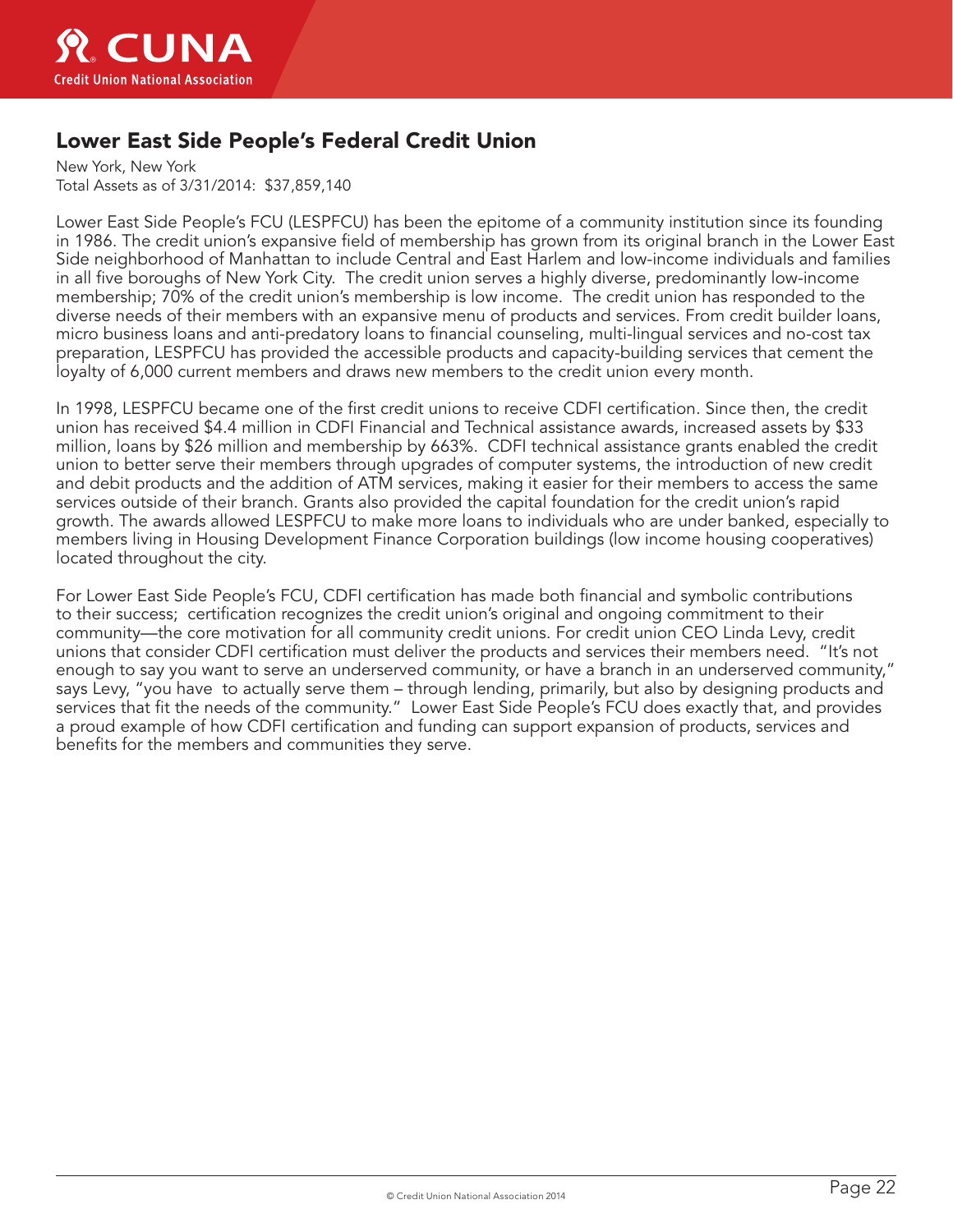

### Mendo Lake Credit Union

Ukiah, California Total Assets as of 3/31/2014: \$177,933,986

For Mendo Lake Credit Union, knowing their members' needs was at the heart of their certification process. The credit union, which currently includes four branches serving 25,000 members in two counties of Northern California, pursued certification in 2005 because of the growth they were experiencing.

Mendo Lake operates in Lake and Mendocino counties, extremely rural areas where many members regularly commute to other counties like Napa, Sonoma, and Humboldt. While many of the long-term members are educators, a significant proportion of the members are lower income individuals including seasonal agricultural workers. Mendo Lake has used their CDFI grants to develop and expand products and services for these lower-income members, with free checking accounts and low cost auto loans among the credit union's most popular products.

Mendo Lake became certified in 2005, was awarded the first of three Financial Assistance grants in 2006, and has received a total of \$4.9 million in CDFI grants since certification. These grants helped Mendo Lake to nearly triple in size, adding more than \$100 million in total assets and increasing loans by \$42.4 million. According to Richard Cooper, the CEO of Mendo Lake, CDFI certification facilitated their ability to "[find] a niche with little competition." The CDFI awards have strengthened Mendo Lake's capital base and allowed the credit union to offer loans for new and used cars to members with greater flexibility. Underwriting for these loans focuses less on an applicant's credit score or proof of income, forgoes the application fee, and is often tailored to first-time buyers, as well as buyers of less expensive older used cars.

Mendo Lake's commitment to community development finance is also recognized by a 2012 California State Governor's Award for Volunteering and Service as well as the California/Nevada League's Desjardins Youth Financial Education Awards program, which in 2013 recognized the credit union for their financial literacy classes created for elementary, high school and college students.

The leaders of Mendo Lake Credit Union believe that CDFI certification is an obvious choice for all credit unions that serve low- and moderate-income people. Certification provides an opportunity to obtain grant funding that increases net capital so the credit union is better able to serve as many members with as much flexibility as possible. CDFI awards have provided Mendo Lake with a necessary capital cushion. In the words of CEO Cooper, "we wouldn't be here without CDFI funds".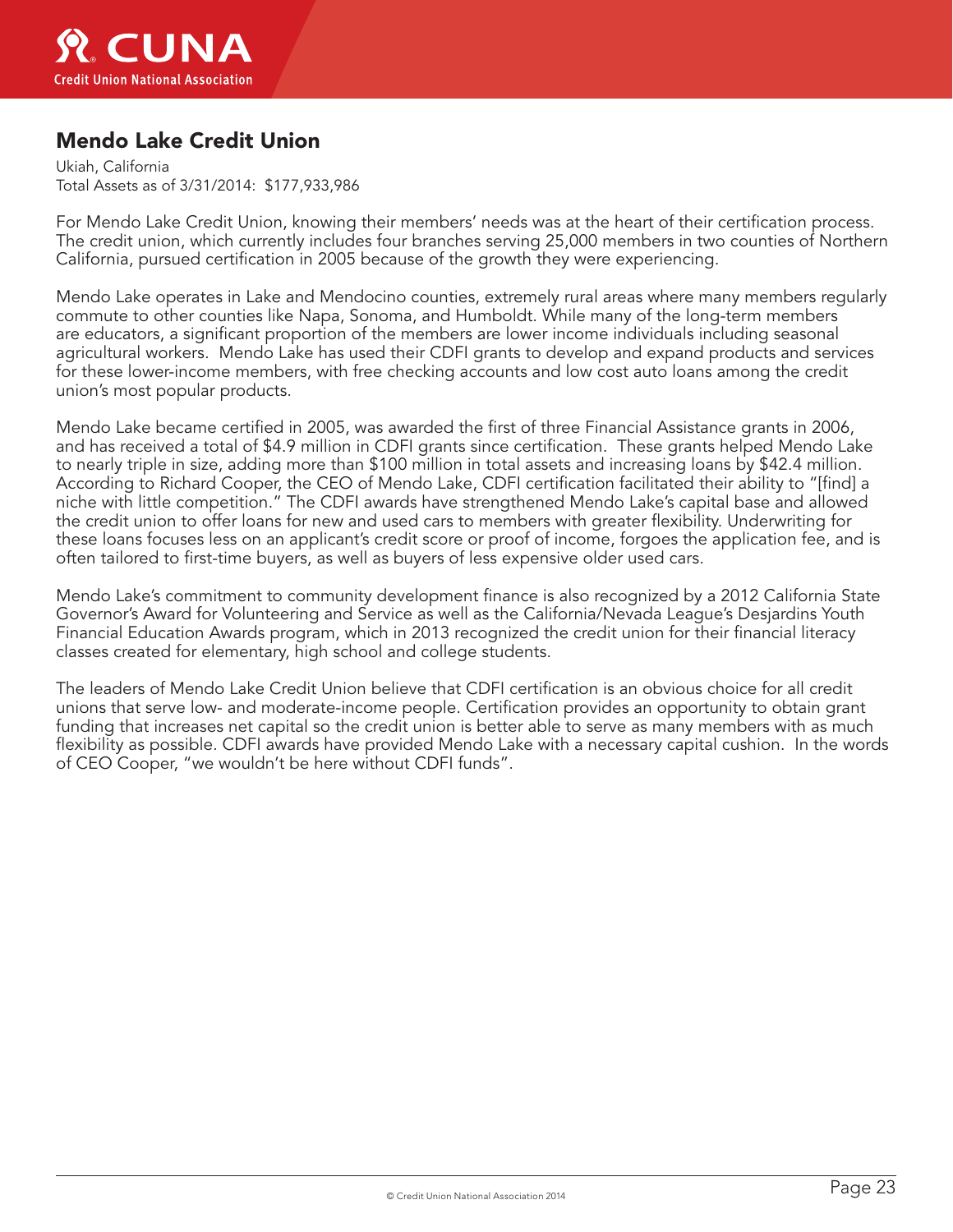

### 1. APPENDIX B: COMPARATIVE DATA ON CREDIT UNION PRODUCTS AND SERVICES

The tables below show the frequency with which 173 CDFI-certified credit unions, 1,992 Low-Income Designated (LID) credit unions and 4,672 Mainstream credit unions (without either designation) offer specific products and services within five separate categories. The frequency is calculated as the percentage of credit unions in each category that indicated they offered the product or service on the NCUA 5300 Call Report as of December 31, 2013. Statistically significant differences are indicated by shading according to the key provided at the top of each table.

### *Member Service Technology*

Difference from CDFIs statistically significant at 99% confidence level:

Difference from CDFIs statistically significant at 95% confidence level:

| <b>Product or Service</b>                    | <b>CDFI</b> | <b>LID</b> | Mainstream |
|----------------------------------------------|-------------|------------|------------|
| Home Banking Via Internet Website            | 80%         | 70%        | 74%        |
| Audio Response/Phone Based                   | 75%         | 55%        | 60%        |
| Automatic Teller Machine (ATM)               | 82%         | 69%        | 73%        |
| Kiosk                                        | 9%          | 4%         | 6%         |
| Member Application                           | 38%         | 27%        | 33%        |
| New Loan                                     | 57%         | 39%        | 46%        |
| Account Balance Inquiry                      | 83%         | 73%        | 76%        |
| <b>Share Draft Orders</b>                    | 62%         | 55%        | 60%        |
| New Share Account                            | 23%         | 17%        | 22%        |
| Loan Payments                                | 73%         | 63%        | 69%        |
| View Account History                         | 82%         | 71%        | 74%        |
| Merchandise Purchase                         | 8%          | 5%         | 6%         |
| <b>Share Account Transfers</b>               | 80%         | 69%        | 73%        |
| <b>Bill Payment</b>                          | 70%         | 53%        | 61%        |
| Download Account History                     | 74%         | 59%        | 65%        |
| Electronic Cash                              | 7%          | 3%         | 4%         |
| <b>Account Aggregation</b>                   | 16%         | 9%         | 11%        |
| <b>Internet Access Services</b>              | 21%         | 15%        | 15%        |
| Electronic Sign Authentication/Certification | 10%         | 7%         | 9%         |
| ATM/Debit Card Program                       | 84%         | 73%        | 76%        |
| e-Statements                                 | 77%         | 57%        | 64%        |
| Mobile Banking                               | 50%         | 32%        | 38%        |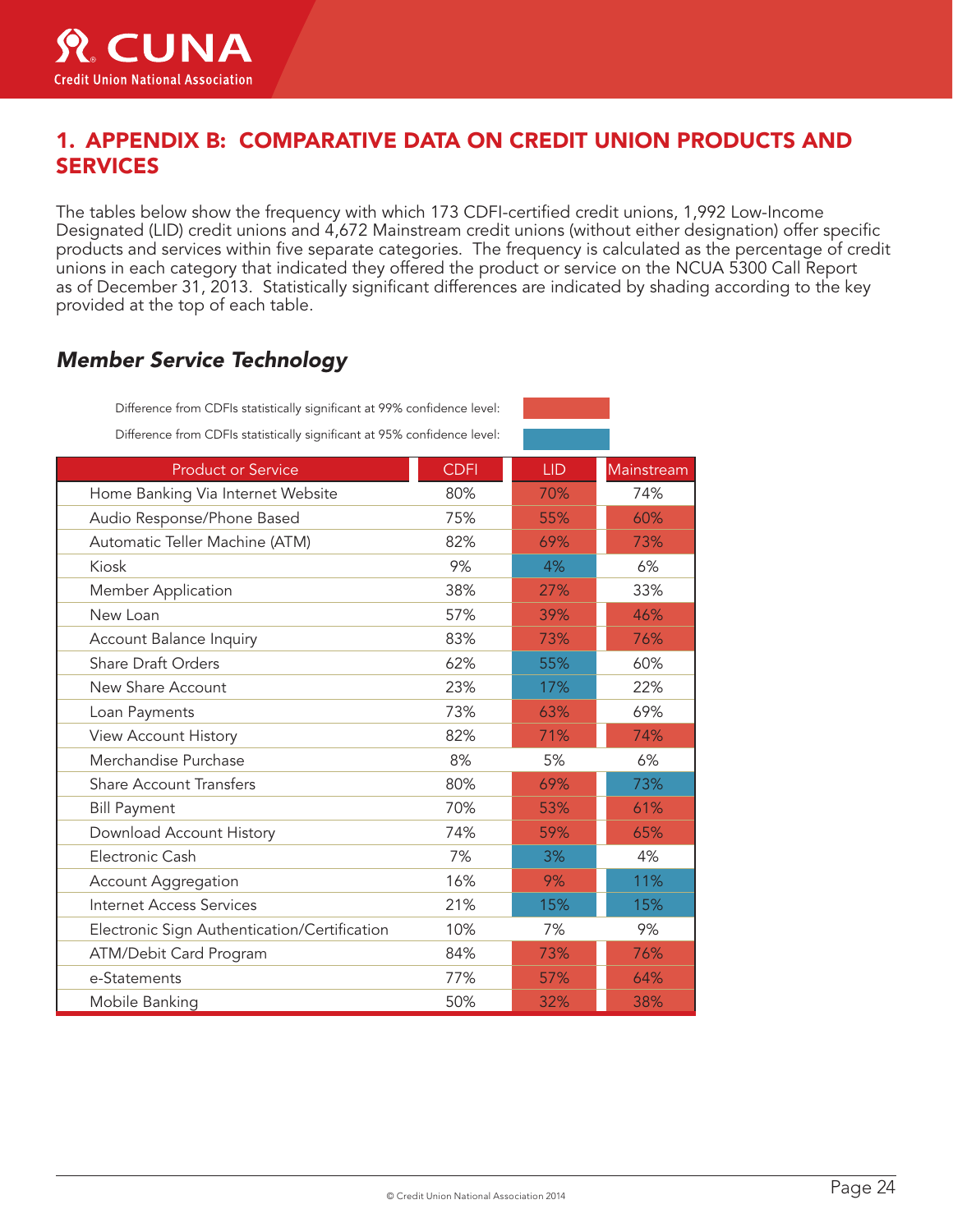

### *Specialized Loan Products*

Difference from CDFIs statistically significant at 99% confidence level: Difference from CDFIs statistically significant at 95% confidence level:

| <b>Product or Service</b>            | <b>CDFI</b> | <b>LID</b> | Mainstream |
|--------------------------------------|-------------|------------|------------|
| Indirect Lending                     | 31%         | 27%        | 29%        |
| Participation Loans                  | 41%         | 20%        | 25%        |
| Real Estate Loans                    | 78%         | 64%        | 73%        |
| Member Business Loans                | 51%         | 27%        | 31%        |
| Risk Based Loans                     | 75%         | 66%        | 64%        |
| <b>Direct Financing Leases</b>       | 1%          | $0\%$      | $1\%$      |
| Mortgage Processing                  | 29%         | 19%        | 24%        |
| Approved Mortgage Seller             | 24%         | 14%        | 18%        |
| Debt Cancellation/Suspension Program | 10%         | 5%         | 7%         |
| Overdraft Protection/Courtesy Pay    | 55%         | 44%        | 46%        |
| Overdraft Lines of Credit            | 53%         | 40%        | 47%        |

### *Community Development Loan Products*

Difference from CDFIs statistically significant at 99% confidence level: Difference from CDFIs statistically significant at 95% confidence level:

| <b>Product or Service</b>        | <b>CDFI</b> | <b>LID</b> | Mainstream |
|----------------------------------|-------------|------------|------------|
| <b>Business Share Accounts</b>   | 68%         | 40%        | 39%        |
| <b>Health Savings Accounts</b>   | 17%         | 10%        | 13%        |
| Individual Development Accounts  | 17%         | 5%         | 2%         |
| No Cost Share Drafts             | 83%         | 71%        | 72%        |
| Share Certs with Low Min Balance | 82%         | 72%        | 71%        |
| Check Cashing                    | 68%         | 56%        | 54%        |
| International Remittances        | 29%         | 14%        | 16%        |
| Low-cost wire transfers          | 80%         | 65%        | 67%        |
| Money Orders                     | 72%         | 54%        | 49%        |
| No Surcharge ATMs                | 57%         | 44%        | 47%        |
| <b>MobilePmts</b>                | 9%          | 4%         | 6%         |
| PrepaidDebit                     | 12%         | 8%         | 7%         |